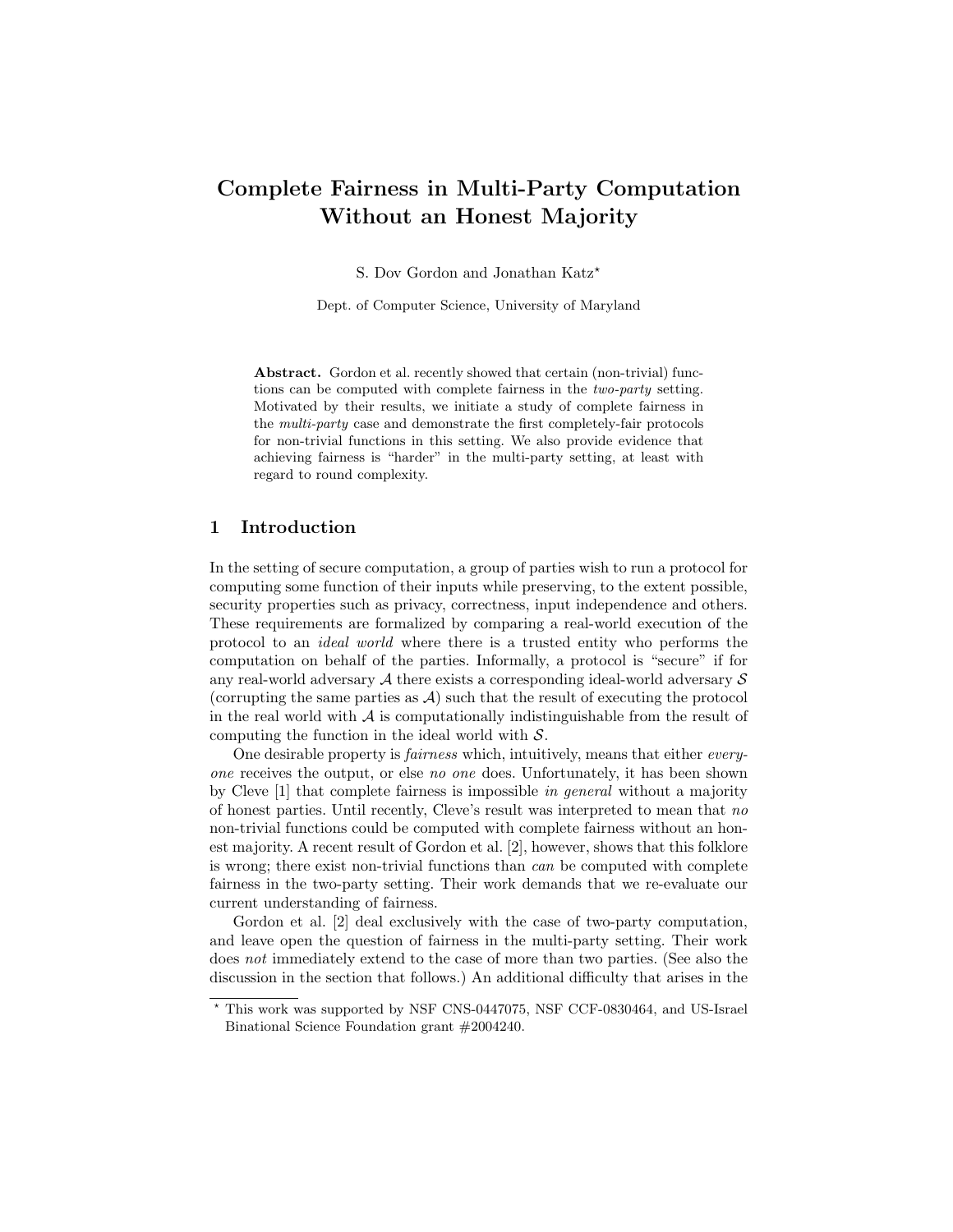multi-party setting is the need to ensure *consistency* between the outputs of the honest parties, even after a malicious abort. In more detail: in the two-party setting, it suffices for an honest party's output (following an abort by the other party) to be consistent only with its own local input. But in the multi-party setting, the honest parties' outputs must each be consistent with all of their inputs. This issue is compounded by the adversary's ability to adaptively abort the  $t$  malicious players in any order and at any time, making fairness in the multi-party setting even harder to achieve.

We initiate a study of complete fairness in the multi-party setting. We focus on the case when a private<sup>1</sup> broadcast channel (or, equivalently, a PKI) is available to the parties; note that Cleve's impossibility result applies in this case as well. Although one can meaningfully study fairness in the absence of broadcast, we have chosen to assume broadcast so as to separate the question of fairness from the question of agreement (which has already been well studied in the distributed systems literature). Also, although the question of fairness becomes interesting as soon as an honest majority is not assumed, here we only consider the case of completely-fair protocols tolerating an arbitrary number of corrupted parties. We emphasize that, as in [2], we are interested in obtaining complete fairness rather than some notion of partial fairness.

### 1.1 Our Results

A natural first question is whether two-party feasibility results [2] can be extended "easily" to the multi-party setting. More formally, say we have a function  $f: \{0,1\} \times \cdots \times \{0,1\} \rightarrow \{0,1\}$  taking n boolean inputs. (We restrict to boolean inputs/outputs for simplicity only.) For any non-trivial subset  $I \subset [n]$ , define the partition  $f_I$  of f as the two-input function  $f_I : \{0,1\}^{|I|} \times \{0,1\}^{n-|I|} \rightarrow \{0,1\}$ given by

$$
f_I(y, z) = f(x),
$$

where  $x \in \{0,1\}^n$  is such that  $x_I = y$  and  $x_{\overline{I}} = z$ . It is not hard to see that if there exists an I for which  $f_I$  cannot be computed with complete fairness in the two-party setting, then  $f$  cannot be computed with complete fairness in the multi-party setting. Similarly, the round complexity for computing  $f$  with complete fairness in the multi-party case must be at least the round complexity of fairly computing each  $f_I$ . What about the converse? We show the following negative result regarding such a "partition-based" approach to the problem:

**Theorem 1** (Under suitable cryptographic assumptions) there exists a 3-party function f all of whose partitions can be computed with complete fairness in  $\mathcal{O}(1)$  rounds, but for which any multi-party protocol computing f with complete fairness requires  $\omega(\log k)$  rounds, where k is the security parameter.

<sup>1</sup> We assume private broadcast so as to ensure security against passive eavesdroppers (who do not corrupt any parties).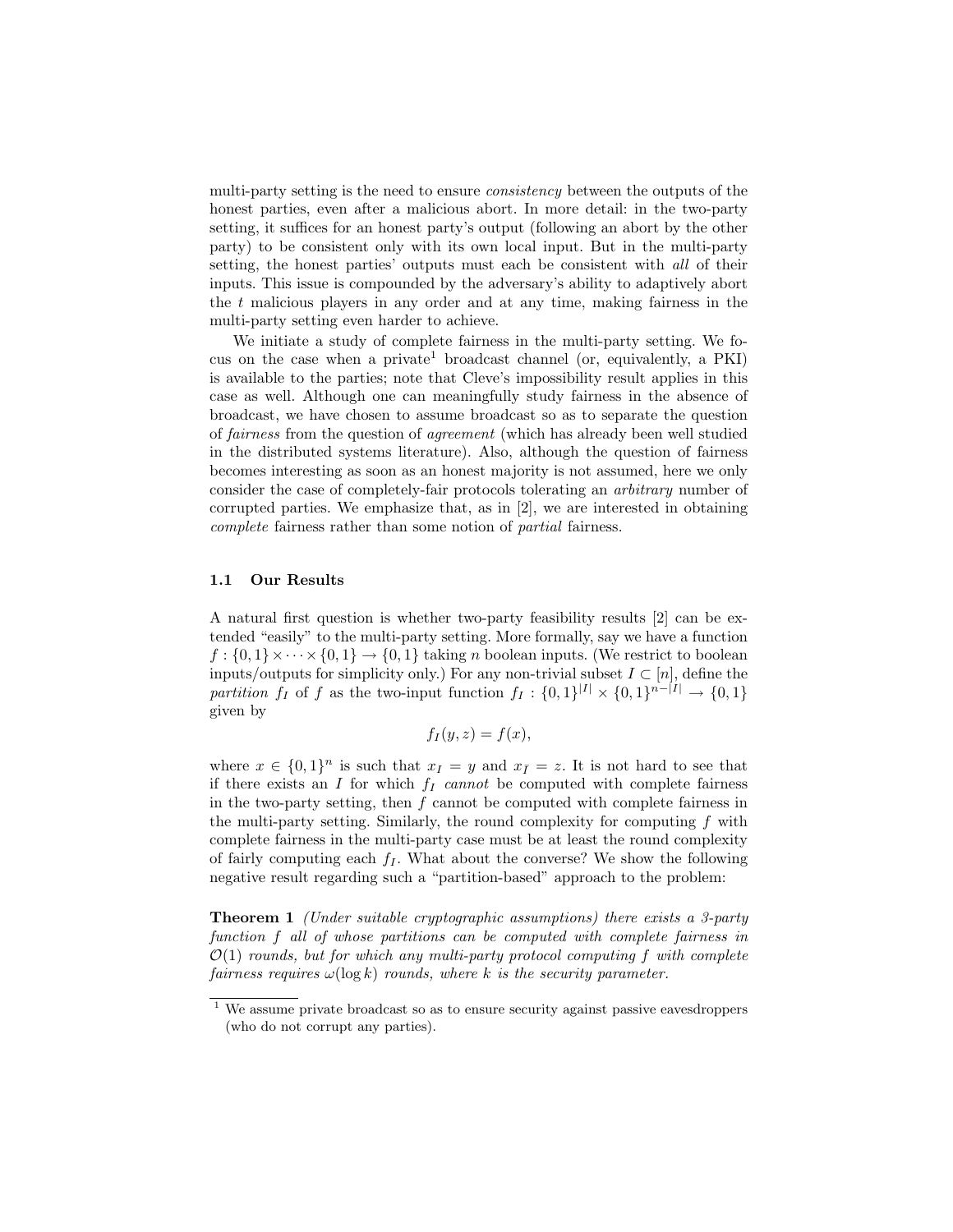This indicates that fairness in the multi-party setting is qualitatively harder than fairness in the two-party setting. (A somewhat analogous result in a different context was shown by Chor et al. [3].)

The function  $f$  for which we prove the above theorem is interesting in its own right: it is the 3-party majority function (i.e., voting). Although the  $\omega(\log k)$ round lower bound may seem discouraging, we are able to show a positive result for this function; to the best of our knowledge, this represents the first non-trivial feasibility result for complete fairness in the multi-party setting.

**Theorem 2** (Under suitable cryptographic assumptions) there exists an  $\omega(\log k)$ round protocol for securely computing 3-party majority with complete fairness.

Our efforts to extend the above result to n-party majority have been unsuccessful. One may therefore wonder whether there exists any (non-trivial) function that can be computed with complete fairness for general  $n$ . Indeed, there is:

Theorem 3 (Under suitable cryptographic assumptions) for any number of parties n, there exists an  $\Theta(n)$ -round protocol for securely computing boolean OR with complete fairness.

OR is non-trivial in our context: OR is complete for multi-party computation (without fairness) [4], and cannot be computed with information-theoretic privacy even in the two-party setting [5].

**Relation to prior work.** At a superficial level, the proof of the  $\omega(\log k)$ -round lower bound of Theorem 1 uses an approach similar to that used to prove an analogous lower bound in [2]. We stress, however, that our theorem does not follow as a corollary of that work (indeed, it cannot since each of the partitions of f can be computed with complete fairness in  $\mathcal{O}(1)$  rounds). We introduce new ideas to prove the result in our setting; in particular, we rely in an essential way on the fact that the output of any two honest parties must agree (whereas this issue does not arise in the two-party setting considered in [2]).

Ishai et al. [6] propose a protocol that is resilient to a dishonest majority in a weaker sense than that considered here. Specifically, their protocol achieves the following guarantee (informally): when  $t < n$  parties are corrupted then a real execution of the protocol is as secure as an execution in the ideal world with complete fairness where the adversary can query the ideal functionality  $\mathcal{O}(t)$ times (using different inputs each time). While this definition may guarantee privacy for certain functions (e.g., for the sum function), it does not prevent the malicious parties from biasing the output of the honest parties. We refer the reader to their work for further discussion.

# 1.2 Outline of the Paper

We include the standard definitions of secure multi-party computation in the full version of this paper [7]. We stress that although the definitions are standard,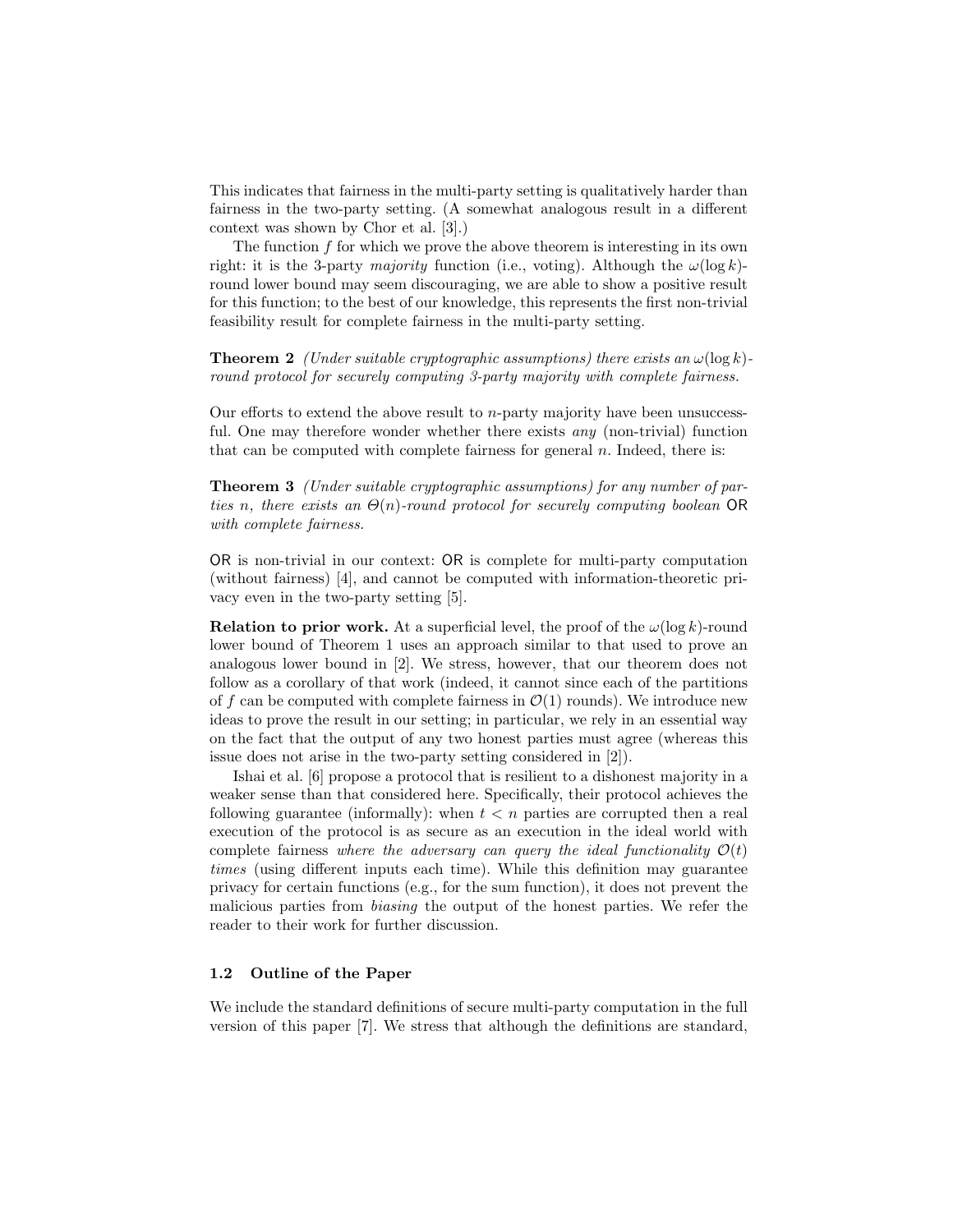what is *not* standard is that we are interested in attaining complete fairness even though we do not have an honest majority.

We begin with our negative result, showing that any completely-fair protocol for 3-party majority requires  $\omega(\log k)$  rounds. Recall that what is especially interesting about this result is that it demonstrates a gap between the round complexities required for completely-fair computation of a function and its (two-party) partitions. In Section 3, we show an  $\omega(\log k)$ -round protocol for completely-fair computation of 3-party majority. In Section 4 we describe our feasibility result for the case of boolean OR.

# 2 A Lower Bound on the Round Complexity of Majority

## 2.1 Proof Overview

In this section, we prove Theorem 1 taking as our function  $f$  the three-party majority function maj. That is, maj $(x_1, x_2, x_3) = 0$  if at least two of the three values  $\{x_1, x_2, x_3\}$  are 0, and is 1 otherwise. Note that any partition of maj is just (isomorphic to) the greater-than-or-equal-to function, where the domain of one input can be viewed as  $\{0, 1, 2\}$  and the domain of the other input can be viewed as  $\{0,1\}$  (in each case, representing the number of '1' inputs held). Gordon et al. [2] show that, under suitable cryptographic assumptions, the greater-thanor-equal-to function on constant-size domains can be securely computed with complete fairness in  $\mathcal{O}(1)$  rounds.

We prove Theorem 1 by showing that any completely-fair 3-party protocol for maj requires  $\omega(\log k)$  rounds. The basic approach is to argue that if  $\Pi$  is any protocol for securely computing maj, then eliminating the last round of  $\Pi$ results in a protocol  $\Pi'$  that still computes maj correctly "with high probability". Specifically, if the error probability in  $\Pi$  is at most  $\mu$  (that we will eventually set to some negligible function of k, then the error probability in  $\Pi'$  is at most  $c \cdot \mu$  for some constant c. If the original protocol  $\Pi$  has  $r = \mathcal{O}(\log k)$  rounds, then applying this argument inductively  $r$  times gives a protocol that computes maj correctly on all inputs with probability significantly better than guessing without any interaction at all. This gives the desired contradiction.

To prove that eliminating the last round of  $\Pi$  cannot affect correctness "too much", we consider a constraint that holds for the ideal-world evaluation of maj. (Recall, we are working in the ideal world where complete fairness holds.) Consider an adversary who corrupts two parties, and let the input of the honest party  $P$  be chosen uniformly at random. The adversary can learn  $P$ 's input by submitting  $(0, 1)$  or  $(1, 0)$  to the trusted party. The adversary can also try to bias the output of maj to be the opposite of  $P$ 's choice by submitting  $(0,0)$  or  $(1, 1)$ ; this will succeed in biasing the result half the time. But the adversary cannot both learn  $P$ 's input and *simultaneously* bias the result. (If the adversary submits  $(0, 1)$  or  $(1, 0)$ , the output of maj is always equal to P's input; if the adversary submits  $(0,0)$  or  $(1,1)$  the the output of maj reveals nothing about P's input.) Concretely, for any ideal-world adversary the sum of the probability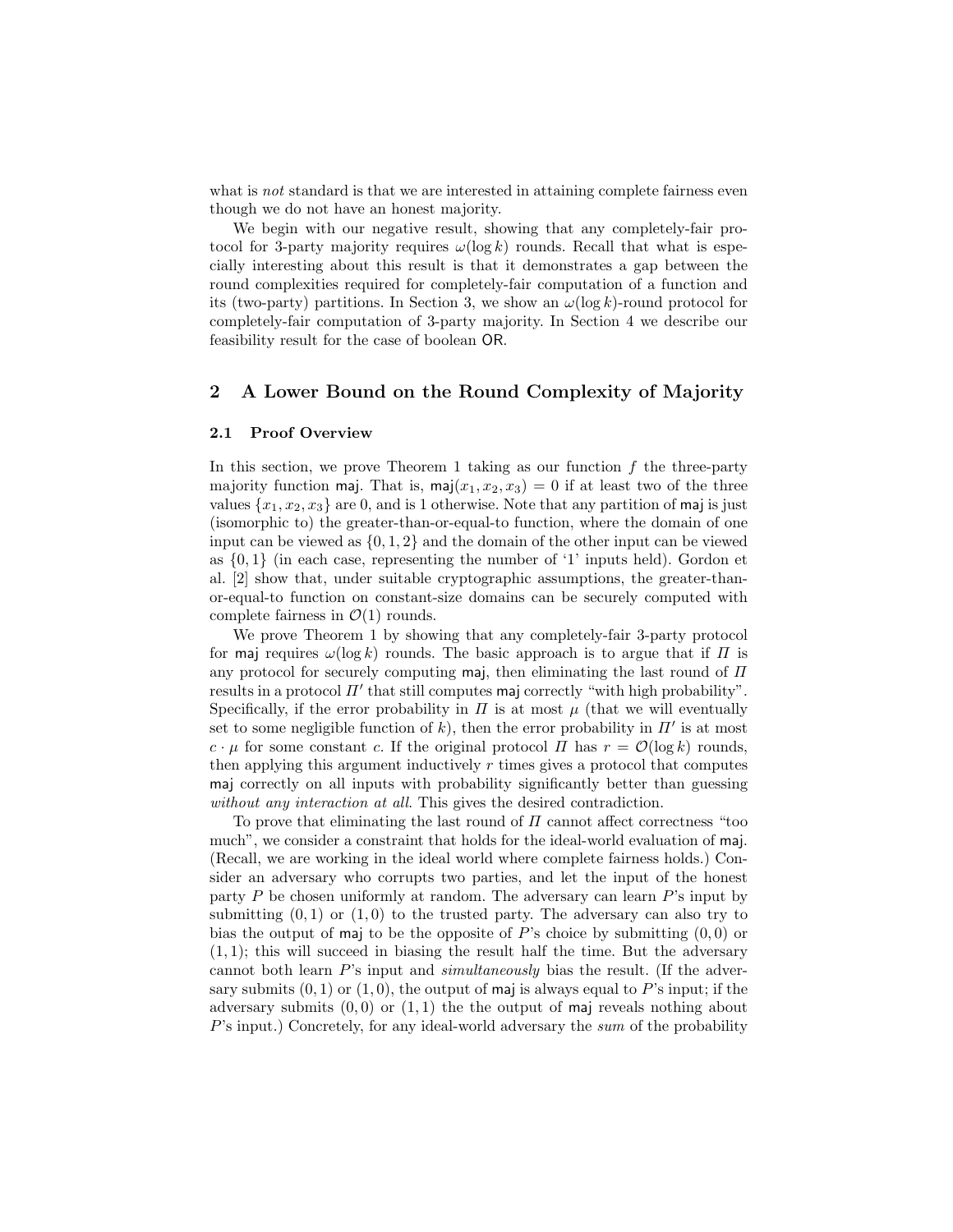that the adversary guesses  $P$ 's input and the probability that the output of maj is not equal to  $P$ 's input is at most 1. In our proof, we show that if correctness holds with significantly lower probability when the last round of  $\Pi$  is eliminated, then there exists a real-world adversary violating this constraint.

## 2.2 Proof Details

We number the parties  $P_1, P_2, P_3$ , and work modulo 3 in the subscript. The input of  $P_j$  is denoted by  $x_j$ . The following claim formalizes the ideal-world constraint described informally above.

Claim 4 For all  $j \in \{1, 2, 3\}$  and any adversary A corrupting  $P_{j-1}$  and  $P_{j+1}$ in an ideal-world computation of maj, we have

 $Pr[\mathcal{A} \text{ correctly guesses } x_j] + Pr[\text{OUTPUT}_j \neq x_j] \leq 1,$ 

where the probabilities are taken over the random coins of  $A$  and random choice of  $x_j \in \{0, 1\}.$ 

*Proof.* Consider an execution in the ideal world, where  $P_j$ 's input  $x_j$  is chosen uniformly at random. Let  $EQUAL$  be the event that  $A$  submits two equal inputs (i.e.,  $x_{i-1} = x_{i+1}$ ) to the trusted party. In this case, A learns nothing about  $P_j$ 's input and so can guess  $x_j$  with probability at most 1/2. It follows that:

$$
\Pr\left[\mathcal{A} \text{ correctly guesses } x_j\right] \leq \frac{1}{2} \Pr\left[\text{EQUAL}\right] + \Pr\left[\overline{\text{EQUAL}}\right].
$$

Moreover,  $Pr$  [OUTPUT<sub>j</sub>  $\neq x_j$ ] =  $\frac{1}{2} Pr$  [EQUAL] since OUTPUT<sub>j</sub>  $\neq x_j$  occurs only if A submits  $x_{j-1} = x_{j+1} = \overline{x}_j$  to the trusted party. Therefore:

$$
\Pr\left[\mathcal{A} \text{ correctly guesses } x_j\right] + \Pr\left[\text{OUTPUT}_j \neq x_j\right] \\
\leq \frac{1}{2} \Pr\left[\text{EQUAL}\right] + \Pr\left[\text{EQUAL}\right] + \frac{1}{2} \Pr\left[\text{EQUAL}\right] \\
= \Pr\left[\text{EQUAL}\right] + \Pr\left[\text{EQUAL}\right] = 1,
$$

proving the claim.

Let  $\Pi$  be a protocol that securely computes maj using  $r = r(k)$  rounds. Consider an execution of  $\Pi$  in which all parties run the protocol honestly except for possibly aborting in some round. We denote by  $b_j^{(i)}$  the value that  $P_{j-1}$  and  $P_{j+1}$  both<sup>2</sup> output if  $P_j$  aborts the protocol after sending its round-i message (and then  $P_{j-1}$  and  $P_{j+1}$  honestly run the protocol to completion). Similarly, we denote by  $b_{j-1}^{(i)}$  (resp.,  $b_{j+1}^{(i)}$ ) the value output by  $P_j$  and  $P_{j+1}$  (resp.,  $P_j$  and  $P_{j-1}$ ) when  $P_{j-1}$  (resp.,  $P_{j+1}$ ) aborts after sending its round-i message. Note that an

<sup>&</sup>lt;sup>2</sup> Security of  $\Pi$  implies that the outputs of  $P_{j-1}$  and  $P_{j+1}$  in this case must be equal with all but negligible probability. For simplicity we assume this to hold with probability 1 but our proof can be modified easily to remove this assumption.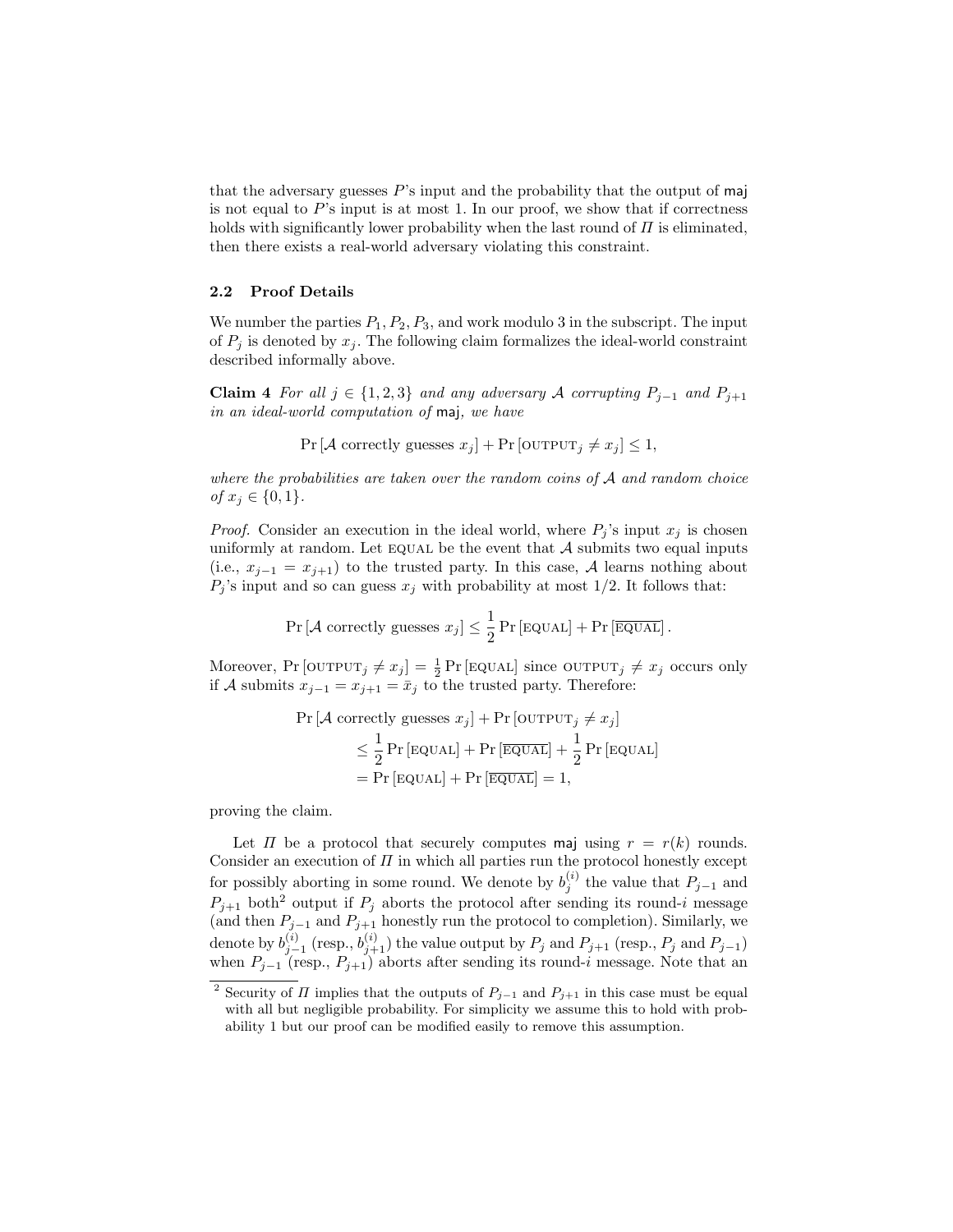adversary who corrupts, e.g., both  $P_{j-1}$  and  $P_{j+1}$  can compute  $b_j^{(i)}$  immediately after receiving the round-i message of  $P_i$ .

Since  $\Pi$  securely computes maj with complete fairness, the ideal-world constraint from the previous claim implies that for all  $j \in \{1,2,3\}$ , any inverse polynomial  $\mu(k)$ , and any poly-time adversary A controlling players  $P_{i-1}$  and  $P_{i+1}$ , we have:

$$
\Pr_{x_j \leftarrow \{0,1\}} \left[ \mathcal{A} \text{ correctly guesses } x_j \right] + \Pr_{x_j \leftarrow \{0,1\}} \left[ \text{OUTPUT}_j \neq x_j \right] \le 1 + \mu(k) \quad (1)
$$

for k sufficiently large. Security of  $\Pi$  also guarantees that if the inputs of the honest parties agree, then with all but negligible probability their output must be their common input regardless of when a malicious  $P_j$  aborts. That is, for k large enough we have

$$
x_{j+1} = x_{j-1} \implies \Pr\left[b_j^{(i)} = x_{j+1} = x_{j-1}\right] \ge 1 - \mu(k) \tag{2}
$$

for all  $j \in \{1, 2, 3\}$  and all  $i \in \{0, ..., r(k)\}.$ 

The following claim represents the key step in our lower bound.

Claim 5 Fix a protocol  $\Pi$ , a function  $\mu$ , and a value k such that Equations (1) and (2) hold, and let  $\mu = \mu(k)$ . Say there exists an i, with  $1 \leq i \leq r(k)$ , such *that for all j* ∈ {1, 2, 3} *and all*  $c_1, c_2, c_3$  ∈ {0, 1} *it holds that:* 

$$
\Pr\left[b_j^{(i)} = \text{maj}(c_1, c_2, c_3) \mid (x_1, x_2, x_3) = (c_1, c_2, c_3)\right] \ge 1 - \mu. \tag{3}
$$

Then for all  $j \in \{1, 2, 3\}$  and all  $c_1, c_2, c_3 \in \{0, 1\}$  it holds that:

$$
\Pr\left[b_j^{(i-1)} = \text{maj}(c_1, c_2, c_3) \mid (x_1, x_2, x_3) = (c_1, c_2, c_3)\right] \ge 1 - 5\mu. \tag{4}
$$

*Proof.* When  $j = 1$  and  $c_2 = c_3$ , the desired result follows from Equation (2); this is similarly true for  $j = 2$ ,  $c_1 = c_3$  as well as  $j = 3$ ,  $c_1 = c_2$ .

Consider the real-world adversary A that corrupts  $P_1$  and  $P_3$  and sets  $x_1 = 0$ and  $x_3 = 1$ . Then:

- $A$  runs the protocol honestly until it receives the round-i message from  $P_2$ .
- A then locally computes the value of  $b_2^{(i)}$ .
	- If  $b_2^{(i)} = 0$ , then A aborts  $P_1$  without sending its round-i message and runs the protocol (honestly) on behalf of  $P_3$  until the end. By definition, the output of  $P_2$  will be  $b_1^{(i-1)}$ .
	- If  $b_2^{(i)} = 1$ , then A aborts  $P_3$  without sending its round-i message and runs the protocol (honestly) on behalf of  $P_1$  until the end. By definition, the output of  $P_2$  will be  $b_3^{(i-1)}$ .
- After completion of the protocol, A outputs  $b_2^{(i)}$  as its guess for the input of  $P_2$ .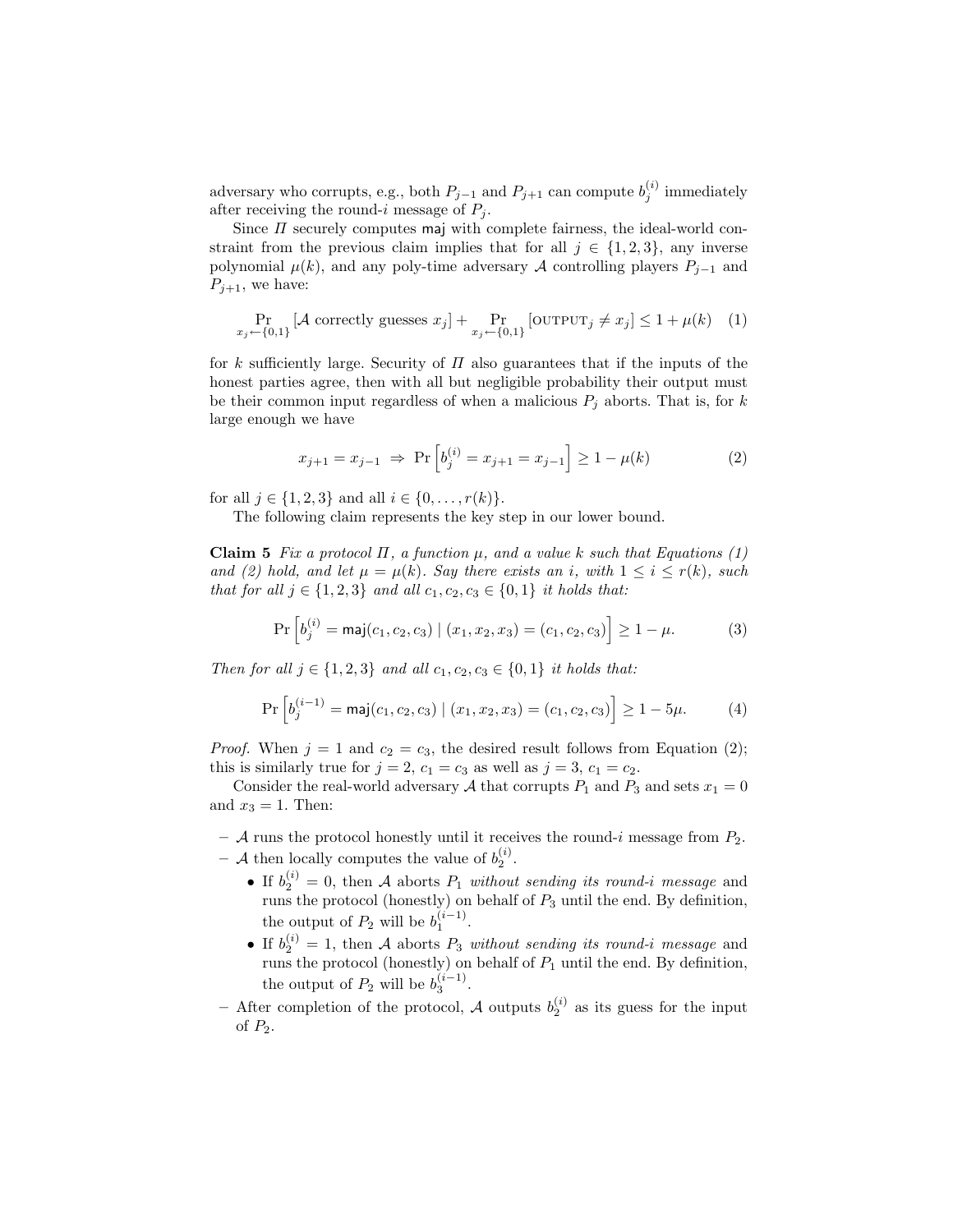Consider an experiment in which the input  $x_2$  of  $P_2$  is chosen uniformly at random, and then A runs protocol  $\Pi$  with  $P_2$ . Using Equation (3), we have:

$$
\Pr\left[\mathcal{A} \text{ correctly guesses } x_2\right] = \Pr\left[b_2^{(i)} = x_2\right] \\
= \Pr\left[b_2^{(i)} = f(0, x_2, 1)\right] \ge 1 - \mu. \tag{5}
$$

We also have:

$$
\Pr\left[\text{OUTPUT}_2 \neq x_2\right] = \frac{1}{2} \cdot \Pr\left[\text{OUTPUT}_2 = 1 \mid (x_1, x_2, x_3) = (0, 0, 1)\right] \tag{6}
$$
\n
$$
+ \frac{1}{2} \cdot \Pr\left[\text{OUTPUT}_2 = 0 \mid (x_1, x_2, x_3) = (0, 1, 1)\right]
$$
\n
$$
= \frac{1}{2} \left( \Pr\left[b_1^{(i-1)} = 1 \land b_2^{(i)} = 0 \mid (x_1, x_2, x_3) = (0, 0, 1)\right] + \Pr\left[b_3^{(i-1)} = 1 \land b_2^{(i)} = 1 \mid (x_1, x_2, x_3) = (0, 0, 1)\right] + \Pr\left[b_3^{(i-1)} = 0 \land b_2^{(i)} = 1 \mid (x_1, x_2, x_3) = (0, 1, 1)\right] + \Pr\left[b_1^{(i-1)} = 0 \land b_2^{(i)} = 0 \mid (x_1, x_2, x_3) = (0, 1, 1)\right].
$$
\n(A)

From Equation (1), we know that the sum of Equations (5) and (6) is upperbounded by  $1 + \mu$ . Looking at the first summand in Equation (6), this implies that

$$
\Pr\left[b_1^{(i-1)} = 1 \land b_2^{(i)} = 0 \mid (x_1, x_2, x_3) = (0, 0, 1)\right] \le 4\mu. \tag{7}
$$

Probabilistic manipulation gives

$$
\Pr\left[b_1^{(i-1)} = 1 \land b_2^{(i)} = 0 \mid (x_1, x_2, x_3) = (0, 0, 1)\right]
$$
  
= 1 -  $\Pr\left[b_1^{(i-1)} = 0 \lor b_2^{(i)} = 1 \mid (x_1, x_2, x_3) = (0, 0, 1)\right]$   
 $\ge 1 - \Pr\left[b_1^{(i-1)} = 0 \mid (x_1, x_2, x_3) = (0, 0, 1)\right] - \Pr\left[b_2^{(i)} = 1 \mid (x_1, x_2, x_3) = (0, 0, 1)\right]$   
 $\ge 1 - \Pr\left[b_1^{(i-1)} = 0 \mid (x_1, x_2, x_3) = (0, 0, 1)\right] - \mu,$ 

where the last inequality is due to the assumption of the claim. Combined with Equation (7), this implies:

$$
\Pr\left[b_1^{(i-1)} = 0 \mid (x_1, x_2, x_3) = (0, 0, 1)\right] \ge 1 - 5\mu.
$$

Applying an analogous argument starting with the third summand in Equation (6) gives

$$
\Pr\left[b_3^{(i-1)} = 1 \mid (x_1, x_2, x_3) = (0, 1, 1)\right] \ge 1 - 5\mu.
$$

Repeating the entire argument, but modifying the adversary to consider all possible pairs of corrupted parties and all possible settings of their inputs, completes the proof of the claim.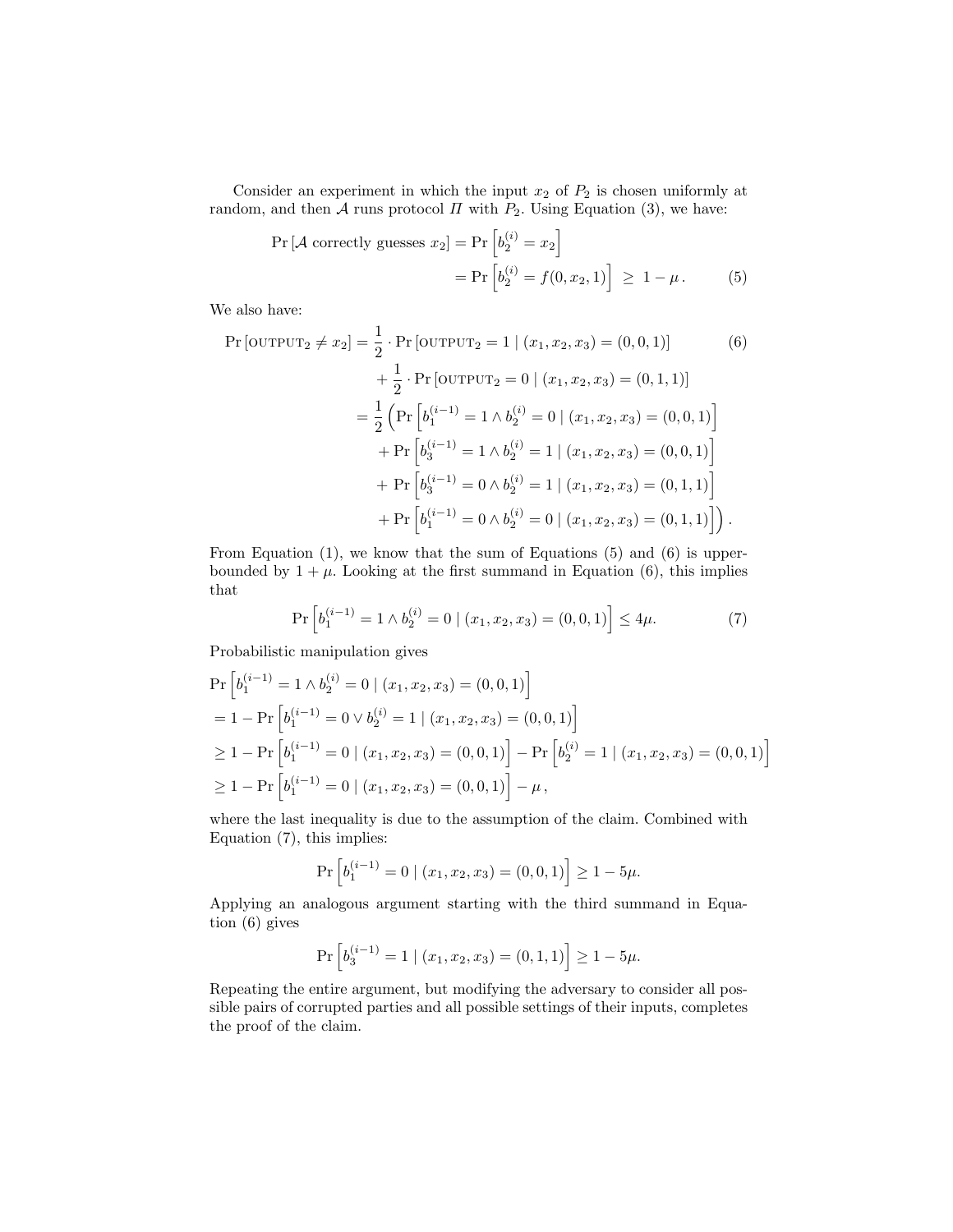**Theorem 6** Any protocol  $\Pi$  that securely computes maj with complete fairness (assuming one exists<sup>3</sup> at all) requires  $\omega(\log k)$  rounds.

*Proof.* Assume there exists a protocol  $\Pi$  that securely computes maj with complete fairness using  $r = \mathcal{O}(\log k)$  rounds. Let  $\mu(k) = \frac{1}{4 \cdot 5^{r(k)}}$ , and note that  $\mu$  is noticeable. By the assumed security of  $\Pi$ , the conditions of Claim 5 hold for  $k$ large enough; Equation (3), in particular, holds for  $i = r(k)$ . Fixing this k and applying the claim iteratively  $r(k)$  times, we conclude that  $P_{i-1}$  and  $P_{i+1}$  can correctly compute the value of the function, on all inputs, with probability at least  $3/4$  without interacting with  $P_j$  at all. This is clearly impossible.

# 3 Fair Computation of Majority for Three Players

In this section we describe a completely-fair protocol for computing maj for the case of  $n = 3$  parties. The high-level structure of our protocol is as follows: the protocol consists of two phases. In the first phase, the parties run a securewith-abort protocol to generate (authenticated) shares of certain values; in the second phase some of these shares are exchanged, round-by-round, for a total of m iterations. A more detailed description of the protocol follows.

In the first phase of the protocol the parties run a protocol  $\pi$  implementing a functionality ShareGen that computes certain values and then distributes authenticated 3-out-of-3 shares of these values to the parties. (See Fig. 1.) Three sets of values  $\{b_1^{(i)}\}_{i=0}^m$ ,  $\{b_2^{(i)}\}_{i=0}^m$ , and  $\{b_3^{(i)}\}_{i=0}^m$  are computed; looking ahead,  $b_j^{(i)}$  denotes the value that parties  $P_{j-1}$  and  $P_{j+1}$  are supposed to output in case party  $P_j$  aborts after iteration *i* of the second phase; see below. The values  $b_j^{(i)}$ are computed probabilistically, in the same manner as in [2]. That is, a round  $i^*$ is first chosen according to a geometric distribution with parameter  $\alpha = 1/5$ .<sup>4</sup> (We will set m so that  $i^* \leq m$  with all but negligible probability.) Then, for  $i < i^*$  the value of  $b_j^{(i)}$  is computed using the true inputs of  $P_{j-1}$  and  $P_{j+1}$  but a random input for  $P_j$ ; for  $i \geq i^*$  the value  $b_j^{(i)}$  is set equal to the correct output (i.e., it is computed using the true inputs of all parties). Note that even an adversary who knows all the parties' inputs and learns, sequentially, the values (say)  $b_1^{(1)}, b_1^{(2)}, \ldots$  cannot determine definitively when round  $i^*$  occurs.

We choose the protocol  $\pi$  computing ShareGen to be secure-with-designatedabort  $[8]$  for  $P_1$ . Roughly speaking, this means privacy and correctness are ensured no matter what, and output delivery and (complete) fairness are guaranteed unless  $P_1$  is corrupted; a formal definition in given in the full version [7].

The second phase of the protocol proceeds in a sequence of  $m = \omega(\log n)$ iterations. (See Fig. 2.) In each iteration i, each party  $P_j$  broadcasts its share of  $b_j^{(i)}$ . (We stress that we allow rushing, and do not assume synchronous broadcast.) Observe that, after this is done, parties  $P_{j-1}$  and  $P_{j+1}$  jointly have enough

<sup>&</sup>lt;sup>3</sup> In the following section we show that such a protocol does, indeed, exist.

<sup>&</sup>lt;sup>4</sup> This is the distribution on  $\mathbb{N} = \{1, 2, ...\}$  given by flipping a biased coin (that is heads with probability  $\alpha$ ) until the first head appears.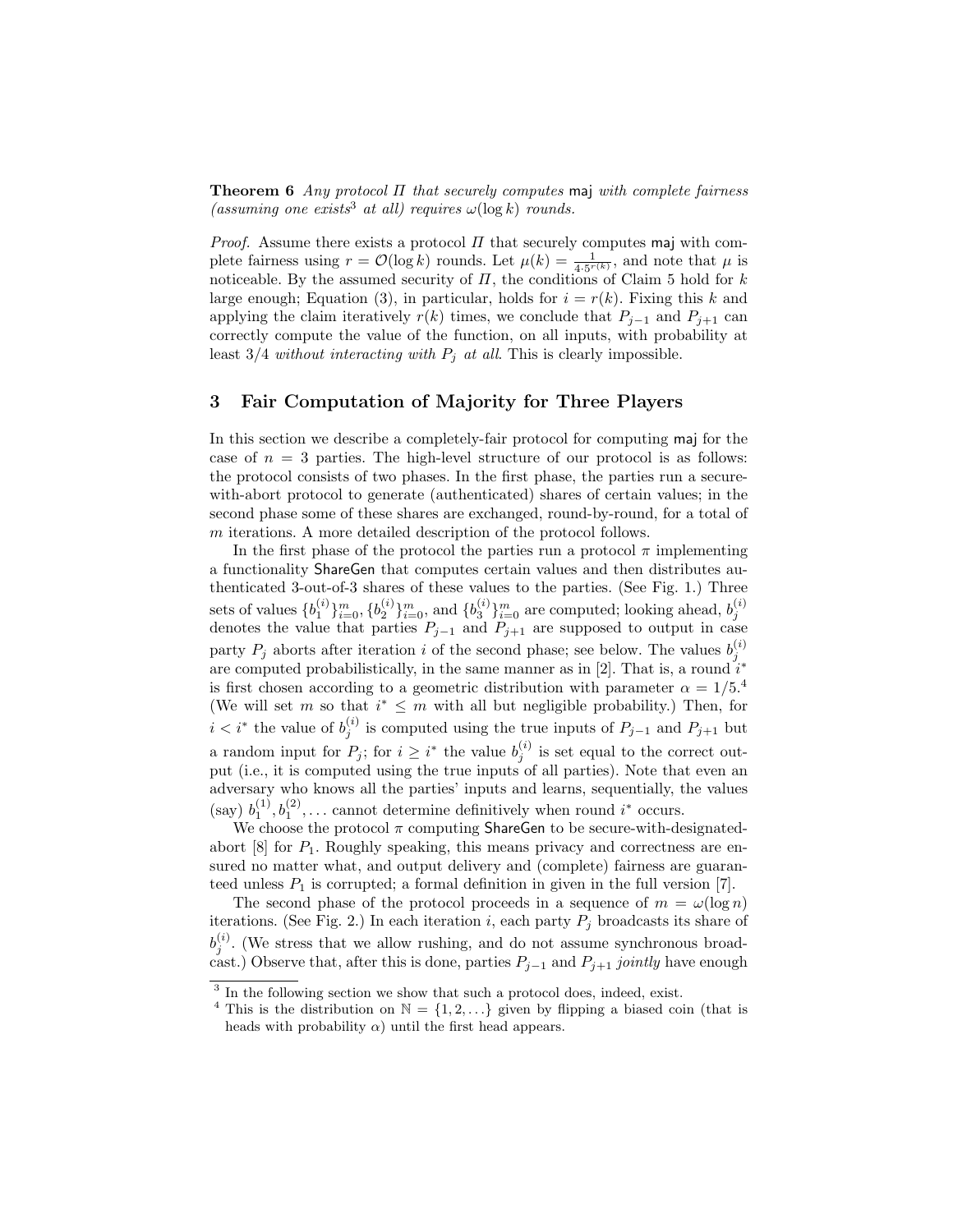### ShareGen

**Inputs:** Let the inputs to ShareGen be  $x_1, x_2, x_3 \in \{0, 1\}$ . (If one of the received inputs is not in the correct domain, then a default value of 1 is used for that player.) The security parameter is  $k$ .

#### Computation:

- 1. Define values  $b_1^{(1)}, \ldots, b_1^{(m)}, b_2^{(1)}, \ldots, b_2^{(m)}$  and  $b_3^{(1)}, \ldots, b_3^{(m)}$  in the following way:
	- $−$  Choose  $i^*$   $\geq 1$  according to a geometric distribution with parameter  $\alpha = 1/5$  (see text).
	- $-$  For  $i = 0$  to  $i^* 1$  and  $j \in \{1, 2, 3\}$  do:
		- Choose  $\hat{x}_j \leftarrow \{0, 1\}$  at random.
		- Set  $b_j^{(i)} = \text{maj}(x_{j-1}, \hat{x}_j, x_{j+1}).$
	- For  $i = i^*$  to m and  $j \in \{1, 2, 3\}$ , set  $b_j^{(i)} = \text{maj}(x_1, x_2, x_3)$ .
- 2. For  $0 \le i \le m$  and  $j \in \{1, 2, 3\}$ , choose  $b_{j|1}^{(i)}$ ,  $b_{j|2}^{(i)}$  and  $b_{j|3}^{(i)}$  as random threeway shares of  $b_j^{(i)}$ . (E.g.,  $b_{j|1}^{(i)}$  and  $b_{j|2}^{(i)}$  are random and  $b_{j|3}^{(i)} = b_{j|1}^{(i)} \oplus b_{j|2}^{(i)} \oplus b_j^{(i)}$ .)
- 3. Let  $(pk, sk) \leftarrow$  Gen(1<sup>k</sup>). For  $0 \le i \le m$ , and  $j, j' \in \{1, 2, 3\}$ , let  $\sigma_{j|j'}^{(i)} =$  ${\sf Sign}_{sk}(i\|j\|j'\|b^{(i)}_{j|j'}).$

## Output:

1. Send to each  $P_j$  the public key  $pk$  and the values  $\left\{(b_{1|j}^{(i)},\sigma_{1|j}^{(i)}), (b_{2|j}^{(i)},\sigma_{2|j}^{(i)}), (b_{3|j}^{(i)},\sigma_{3|j}^{(i)})\right\}_{i=1}^m$ . Additionally, for each  $j \in \{1, 2, 3\}$ parties  $P_{j-1}$  and  $P_{j+1}$  receive the value  $b_{j|j}^{(0)}$ .

#### Fig. 1. Functionality ShareGen.

information to reconstruct  $b_j^{(i)}$ , but neither party has any information about  $b_j^{(i)}$ on its own. If all parties behave honestly until the end of the protocol, then in the final iteration all parties reconstruct  $b_1^{(m)}$  and output this value.

If a single party  $P_j$  aborts in some iteration i, then the remaining players  $P_{j-1}$  and  $P_{j+1}$  jointly reconstruct the value  $b_j^{(i-1)}$  and output this value. (These two parties jointly have enough information to do this.) If two parties abort in some iteration  $i$  (whether at the same time, or one after the other) then the remaining party simply outputs its own input.

We refer to Fig. 1 and Fig. 2 for the formal specification of the protocol. We now prove that this protocol securely computes maj with complete fairness.

**Theorem 7** Assume that (Gen, Sign, Vrfy) is a secure signature scheme, that  $\pi$ securely computes ShareGen with designated abort, and that  $\pi_{OR}$  securely computes OR with complete fairness.<sup>5</sup> Then the protocol in Figure 2 securely computes maj with complete fairness.

*Proof.* Let  $\Pi$  denote the protocol of Figure 2. Observe that  $\Pi$  yields the correct output with all but negligible probability when all players are honest.

<sup>&</sup>lt;sup>5</sup> It is shown in [2] that such a protocol exists under standard assumptions.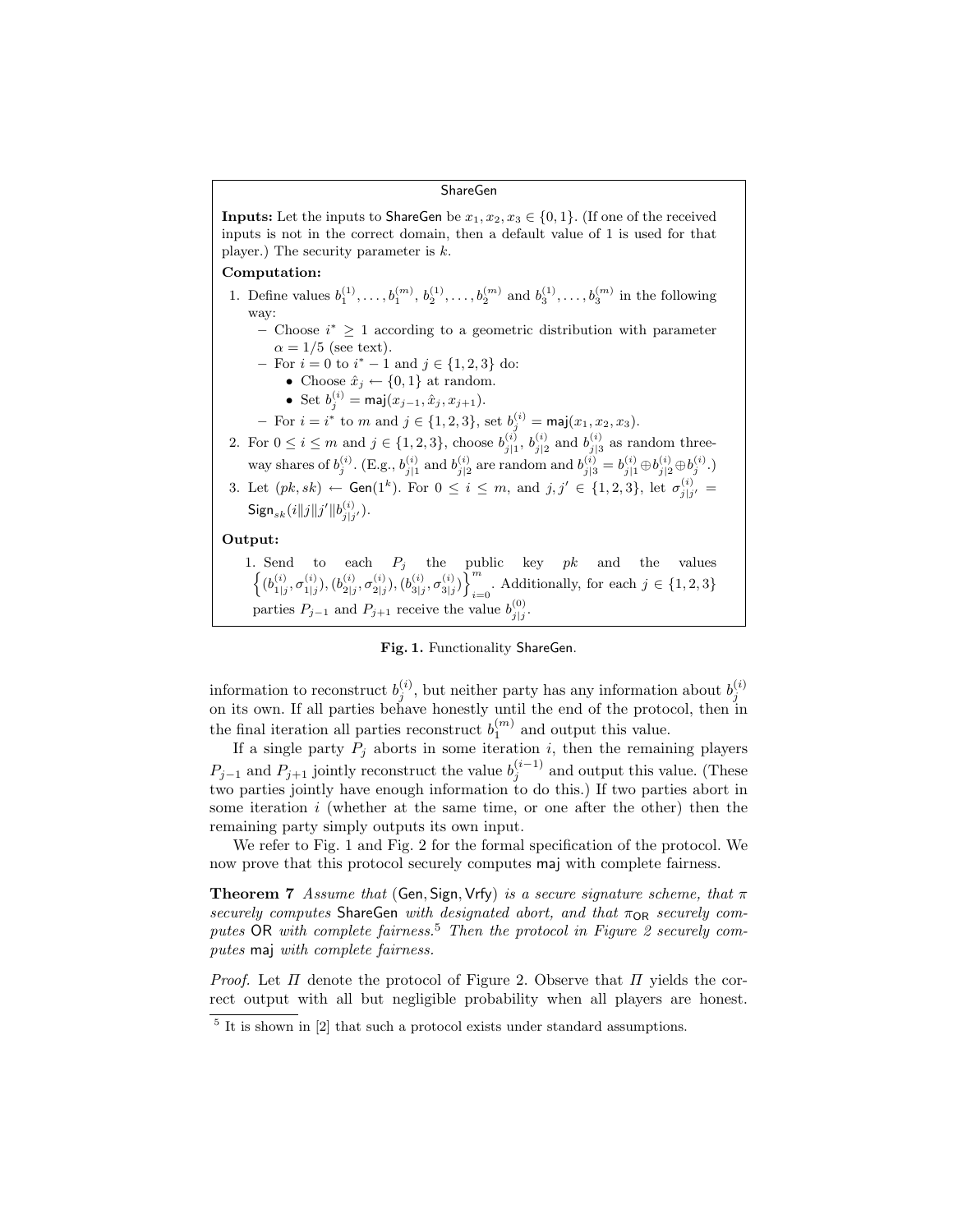| Protocol 1                                                                                                                                                                                                                                                                                                                                                                                                                                                                                                                                                                                                                                                                                                                                                           |
|----------------------------------------------------------------------------------------------------------------------------------------------------------------------------------------------------------------------------------------------------------------------------------------------------------------------------------------------------------------------------------------------------------------------------------------------------------------------------------------------------------------------------------------------------------------------------------------------------------------------------------------------------------------------------------------------------------------------------------------------------------------------|
| <b>Inputs:</b> Party $P_i$ has input $x_i \in \{0, 1\}$ . The security parameter is k.                                                                                                                                                                                                                                                                                                                                                                                                                                                                                                                                                                                                                                                                               |
| The protocol:                                                                                                                                                                                                                                                                                                                                                                                                                                                                                                                                                                                                                                                                                                                                                        |
| 1. Preliminary phase:<br>(a) Parties $P_1$ , $P_2$ and $P_3$ run a protocol $\pi$ for computing ShareGen. Each<br>player uses their respective inputs, $x_1, x_2$ and $x_3$ , and security param-<br>$\det k$ .<br>(b) If $P_2$ and $P_3$ receive $\perp$ from this execution, then $P_2$ and $P_3$ run a two-<br>party protocol $\pi_{OR}$ to compute the logical-or of their inputs.<br>Otherwise, continue to the next stage.<br>In what follows, parties always verify signatures; invalid signatures are<br>treated as an abort.                                                                                                                                                                                                                                |
| 2. For $i = 1, , m - 1$ do:<br>Broadcast shares:<br>(a) Each $P_j$ broadcasts $(b_{j i}^{(i)}, \sigma_{j i}^{(i)})$ .<br>(b) If (only) $P_i$ aborts:<br>i. $P_{j-1}$ and $P_{j+1}$ broadcast $(b_{j j-1}^{(i-1)}, \sigma_{j j-1}^{(i-1)})$ and $(b_{j j+1}^{(i-1)}, \sigma_{j j+1}^{(i-1)})$ , re-<br>spectively.<br>ii. If one of $P_{j-1}, P_{j+1}$ aborts in the previous step, the remaining<br>player outputs its own input value. Otherwise, $P_{j-1}$ and $P_{j+1}$ both<br>output $b_j^{(i-1)} = b_{j 1}^{(i-1)} \oplus b_{j 2}^{(i-1)} \oplus b_{j 3}^{(i-1)}$ . (Recall that if $i = 1$ , parties<br>$P_{j-1}$ and $P_{j+1}$ received $b_{j}^{(0)}$ as output from $\pi$ .)<br>(c) If two parties abort, the remaining player outputs its own input value. |
| 3. In round $i = m$ do:<br>(a) Each $P_j$ broadcasts $b_{1 i}^{(m)}, \sigma_{1 i}^{(m)}$ .<br>(b) If no one aborts, then all players output $b_1^{(m)} = b_{1 1}^{(m)} \oplus b_{1 2}^{(m)} \oplus b_{1 3}^{(m)}$ .<br>If (only) $P_j$ aborts, then $P_{j-1}$ and $P_{j+1}$ proceed as in step 2b. If two<br>players abort, the remaining player outputs its own input as in step 2c.                                                                                                                                                                                                                                                                                                                                                                                |

Fig. 2. A protocol for computing majority.

This is because, with all but negligible probability,  $i^* \leq m$ , and then  $b_j^{(m)} =$ maj $(x_1, x_2, x_3)$ . We thus focus on security of  $\Pi$ .

When no parties are corrupt, security is straightforward since we assume the existence of a private broadcast channel. We therefore consider separately the cases when a single party is corrupted and when two parties are corrupted. Since the entire protocol is symmetric except for the fact that  $P_1$  may choose to abort  $\pi$ , without loss of generality we may analyze the case when the adversary corrupts  $P_1$  and the case when the adversary corrupts  $\{P_1, P_2\}$ . In each case, we prove security of  $\Pi$  in a hybrid world where there is an ideal functionality computing ShareGen (with abort) as well as an ideal functionality computing OR (with complete fairness). Applying the composition theorem of [9] then gives the desired result. A proof for the case where only  $P_1$  is corrupted turns out to be fairly straightforward, and is given in Appendix A.1.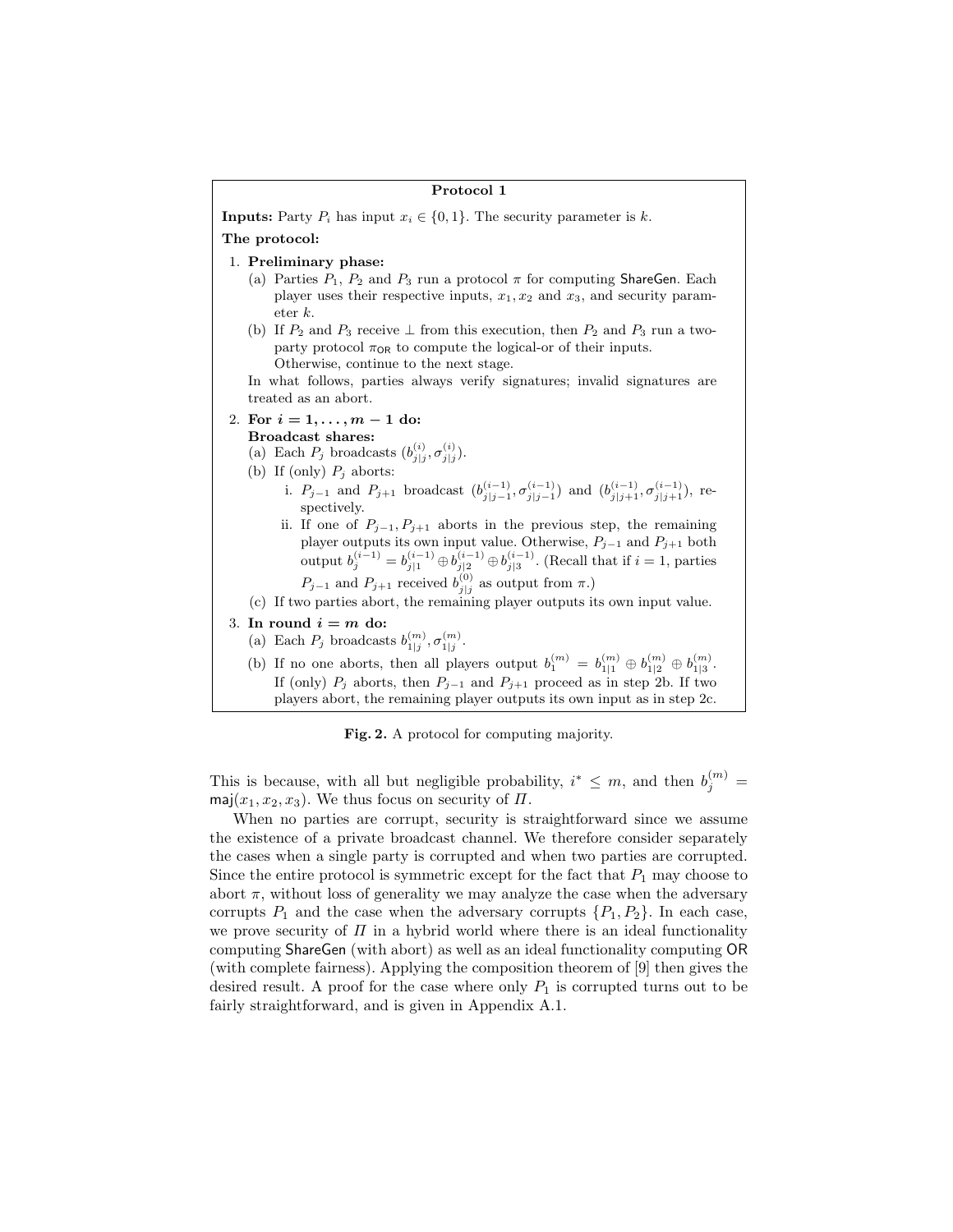**Claim 8** For every non-uniform, poly-time adversary  $\mathcal A$  corrupting  $P_1$  and  $P_2$ and running  $\Pi$  in a hybrid model with access to ideal functionalities computing ShareGen (with abort) and OR (with completes fairness), there exists a nonuniform, poly-time adversary  $S$  corrupting  $P_1$  and  $P_2$  and running in the ideal world with access to an ideal functionality computing maj (with complete fairness), such that

$$
\begin{aligned} &\left\{ {{\rm IDEAL}_{\text{maj},\mathcal{S}}(x_1,x_2,x_3,k)} \right\}_{x_i \in \left\{0,1\right\},k \in \mathbb{N}} \\ &\overset{\rm s}{=}\left\{ {{\rm HYBRID}_{H,\mathcal{A}}^{\text{ShareGen,OR}}(x_1,x_2,x_3,k)} \right\}_{x_i \in \left\{0,1\right\},k \in \mathbb{N}} \end{aligned}
$$

.

Proof. This case is significantly more complex than the case when only a single party is corrupted, since here  $A$  learns  $b_3^{(i)}$  in each iteration i of the second phase. As in  $[2]$ , we must deal with the fact that  $A$  might abort exactly in iteration  $i^*$ , after learning the correct output but before  $P_3$  has enough information to compute the correct output.

We describe a simulator  $S$  who corrupts  $P_1$  and  $P_2$  and runs  $A$  as a blackbox. For ease of exposition in what follows, we refer to the actions of  $P_1$  and  $P_2$ when more formally we mean the action of  $A$  on behalf of those parties.

- 1. S invokes A on the inputs  $x_1$  and  $x_2$ , the auxiliary input z, and the security parameter k.
- 2. S receives  $x'_1$  and  $x'_2$  from  $P_1$  and  $P_2$ , respectively, as input to ShareGen. If  $x'_1 \notin \{0,1\}$  (resp.,  $x'_2 \notin \{0,1\}$ ), then S sets  $x'_1 = 1$  (resp.,  $x'_2 = 1$ ).
- 3. S computes  $(sk, pk) \leftarrow$  Gen(1<sup>k</sup>), and then generates shares as follows: (a) Choose  $\{b_{111}^{(i)}\}$  $\frac{(i)}{1|1}, b_{2|1}^{(i)}, b_{3|1}^{(i)}, b_{1|2}^{(i)}, b_{2|2}^{(i)}, b_{3|2}^{(i)}\}$  $\sum_{i=0}$  uniformly at random.
	- (b) Choose  $\hat{x}_3 \leftarrow \{0, 1\}$  and set  $b_3^{(0)} = \text{maj}(x'_1, x'_2, \hat{x}_3)$ . Set  $b_{3|3}^{(0)} = b_3^{(0)} \oplus b_{3|1}^{(0)} \oplus b_{3|2}^{(0)}$  $b_{312}^{(0)}$ 3|2 .

S then hands A the public key pk, the values  $\left\{b_{11}^{(i)}\right\}$  $\left\{\begin{matrix} i\0\1|1},b_{2|1}^{(i)},b_{3|1}^{(i)},b_{1|2}^{(i)},b_{2|2}^{(i)},b_{3|2}^{(i)}\end{matrix}\right\}_{i=1}^m$  $i=0$ 

(along with their appropriate signatures), and the value  $b_{313}^{(0)}$  $\frac{10}{3|3}$  as the outputs of  $P_1$  and  $P_2$  from ShareGen.

- 4. If  $P_1$  aborts execution of ShareGen, then  $\mathcal S$  extracts  $x_2''$  from  $P_2$  as its input to OR. It then sends  $(1, x_2'')$  to the trusted party computing maj, outputs whatever  $A$  outputs, and halts.
- 5. Otherwise, if  $P_1$  does not abort, then S picks a value  $i^*$  according to a geometric distribution with parameter  $\alpha = \frac{1}{5}$ .

In what follows, for ease of description, we will use  $x_1$  and  $x_2$  in place of  $x_1'$ and  $x_2'$ , keeping in mind that that A could of course have used substituted inputs. We also ignore the presence of signatures from now on, and leave the following implicit in what follows: (1)  $\mathcal S$  always computes an appropriate signature when sending any value to  $A$ ; (2) S treats an incorrect signature as an abort; and  $(3)$  if S ever receives a valid signature on a previously unsigned message (i.e., a *forgery*), then  $S$  outputs fail and halts.

Also, from here on we will say that S sends b to A in round i if S sends a value  $b_{3|5}^{(i)}$  $s_{3|3}^{(i)}$  such that  $b_{3|3}^{(i)} \oplus b_{3|1}^{(i)} \oplus b_{3|2}^{(i)} = b_3^{(i)} = b.$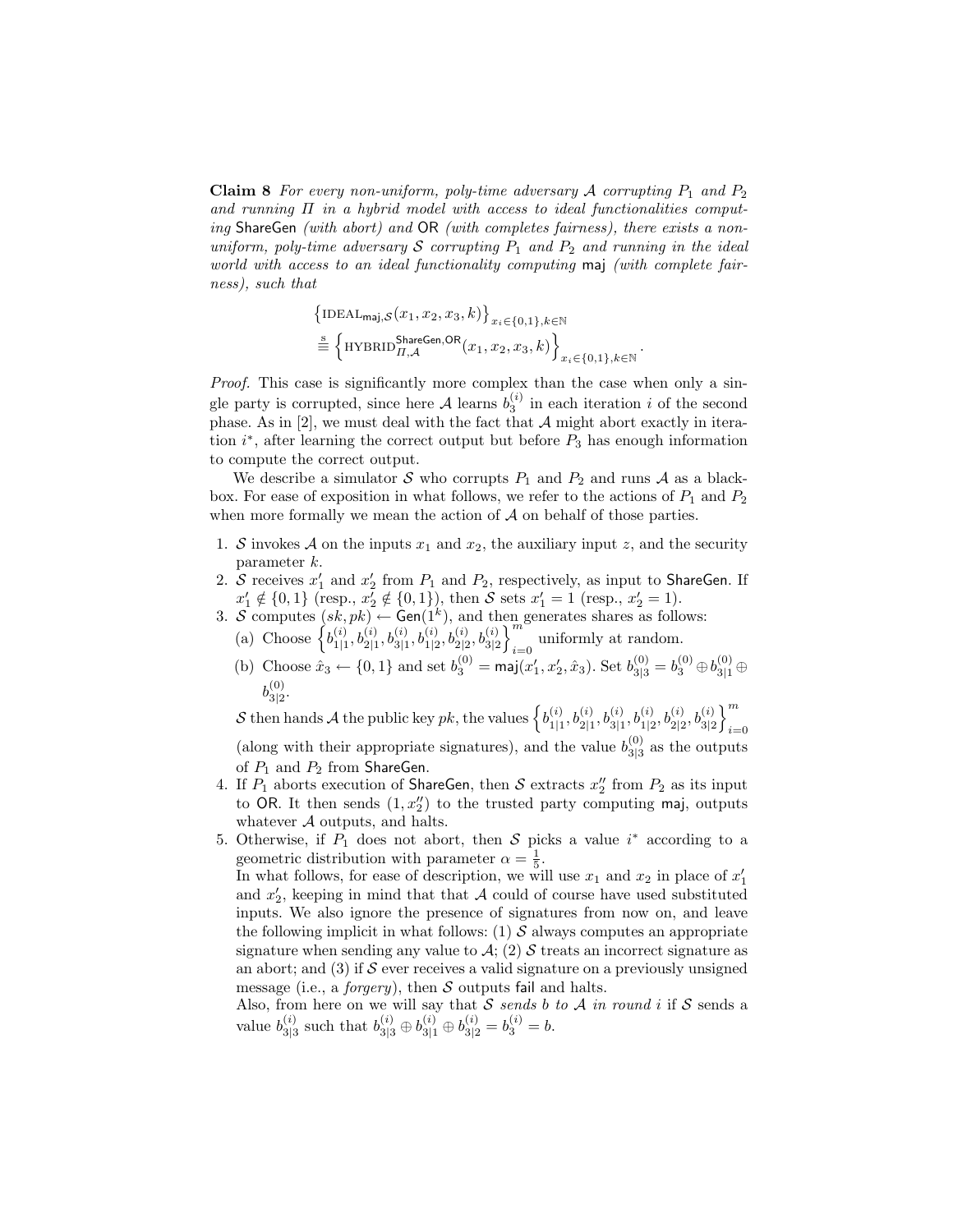- 6. For round  $i = 1, ..., i^* 1$ , the simulator S computes and then sends  $b_3^{(i)}$  as follows:
	- (a) Select  $\hat{x}_3 \leftarrow \{0, 1\}$  at random.
	- (b)  $b_3^{(i)} = \text{maj}(x_1, x_2, \hat{x}_3).$
- 7. If  $P_1$  aborts in round  $i < i^*$ , then S sets  $\hat{x}_2 = x_2$  and assigns a value to  $\hat{x}_1$ according to the following rules that depend on the values of  $(x_1, x_2)$  and on the value of  $b_3^{(i)}$ :
	- (a) If  $x_1 = x_2$ , then S sets  $\hat{x}_1 = x_1$  with probability  $\frac{3}{8}$  (and sets  $\hat{x}_1 = \bar{x}_1$ otherwise).
	- (b) If  $x_1 \neq x_2$  and  $b_3^{(i)} = x_1$ , then S sets  $\hat{x}_1 = x_1$  with probability  $\frac{1}{4}$  (and sets  $\hat{x}_1 = \bar{x}_1$  otherwise).
	- (c) If  $x_1 \neq x_2$  and  $b_3^{(i)} = x_2$ , then S sets  $\hat{x}_1 = x_1$  with probability  $\frac{1}{2}$  (and sets  $\hat{x}_1 = \bar{x}_1$  otherwise).
	- $\mathcal S$  then finishes the simulation as follows:
	- (a) If  $\hat{x}_1 \neq \hat{x}_2$ , then S submits  $(\hat{x}_1, \hat{x}_2)$  to the trusted party computing maj. Denote the output it receives from the trusted party by  $b_{\text{out}}$ . Then  $S$  sets  $b_1^{(i-1)} = b_{\text{out}}$ , computes  $b_{1|3}^{(i-1)} = b_1^{(i-1)} \oplus b_{1|1}^{(i-1)} \oplus b_{1|2}^{(i-1)}$  $\frac{(i-1)}{1|2}$ , sends  $b_{1|3}^{(i-1)}$  $\frac{(i-1)}{1|3}$  to  $P_2$  (on behalf of  $P_3$ ), outputs whatever  $\mathcal A$  outputs, and halts.
	- (b) If  $\hat{x}_1 = \hat{x}_2$ , then S sets  $b_1^{(i-1)} = \hat{x}_1 = \hat{x}_2$ , computes  $b_{1|3}^{(i-1)} = b_1^{(i-1)} \oplus$  $b_{1|1}^{(i-1)}\oplus b_{1|2}^{(i-1)}$  $\frac{(i-1)}{1|2}$ , and sends  $b_{1|3}^{(i-1)}$  $\frac{(i-1)}{1|3}$  to  $P_2$  (on behalf of  $P_3$ ). (We stress that this is done before sending anything to the trusted party computing maj.) If  $P_2$  aborts, then S sends  $(0, 1)$  to the trusted party computing maj. Otherwise, it sends  $(\hat{x}_1, \hat{x}_2)$  to the trusted party computing maj. In both cases it outputs whatever A outputs, and then halts.

If  $P_2$  aborts in round  $i < i^*$ , then S acts analogously but swapping the roles of  $P_1$  and  $P_2$  as well as  $x_1$  and  $x_2$ .

If both parties abort in round  $i < i^*$  (at the same time), then S sends  $(0, 1)$ to the trusted party computing maj, outputs whatever  $A$  outputs, and halts. 8. In round  $i^*$ :

- (a) If  $x_1 \neq x_2$ , then S submits  $(x_1, x_2)$  to the trusted party. Let  $b_{\text{out}} =$  $maj(x_1, x_2, x_3)$  denote the output.
- (b) If  $x_1 = x_2$ , then S simply sets  $b_{\text{out}} = x_1 = x_2$  without querying the trusted party and continues. (Note that in this case,  $b_{\text{out}} = \text{maj}(x_1, x_2, x_3)$  even though  $S$  did not query the trusted party.)
- 9. In rounds  $i^*, \ldots, m-1$ , the simulator  $S$  sends  $b_{\text{out}}$  to  $A$ . If A aborts  $P_1$  and  $P_2$  simultaneously, then S submits  $(1,0)$  to the trusted party (if he hasn't already done so in step 8a), outputs whatever A outputs, and halts.

If A aborts  $P_1$  (only), then S sets  $b_1^{(i-1)} = b_{\text{out}}$ , computes  $b_{1|3}^{(i-1)} = b_1^{(i-1)} \oplus$  $b_{1|1}^{(i-1)}\oplus b_{1|2}^{(i-1)}$  $\frac{(i-1)}{1|2}$ , and sends  $b_{1|3}^{(i-1)}$  $\frac{(i-1)}{1|3}$  to  $P_2$  (on behalf of  $P_3$ ). Then:

- **Case 1:**  $x_1 \neq x_2$ . Here S has already sent  $(x_1, x_2)$  to the trusted party. So  $S$  simply outputs whatever  $A$  outputs and ends the simulation.
- **Case 2:**  $x_1 = x_2$ . If  $P_2$  does not abort, then S sends  $(x_1, x_2)$  to the trusted party. If  $P_2$  aborts, then S sends  $(0, 1)$  to the trusted party. In both cases  $S$  then outputs whatever  $A$  outputs and halts.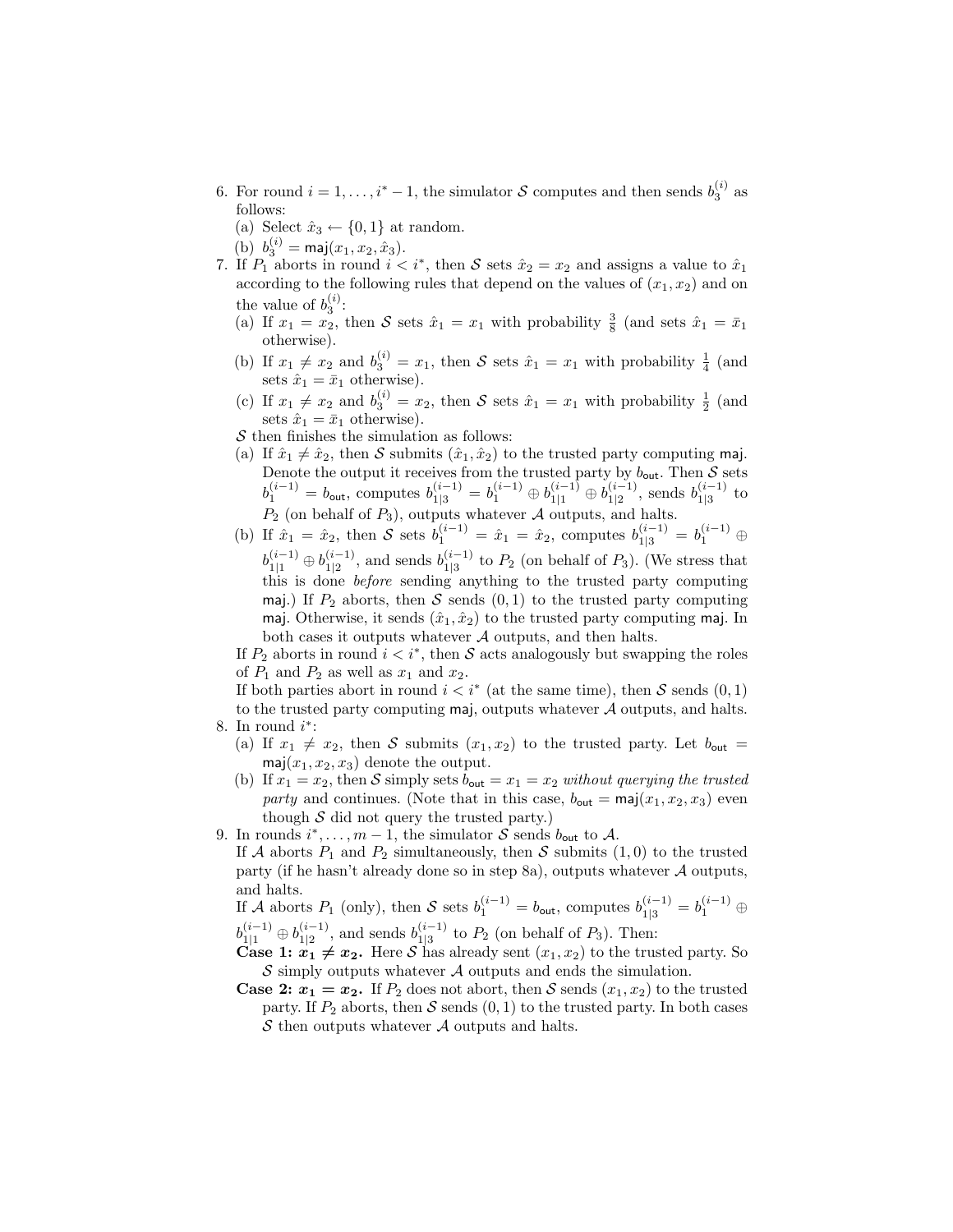If A aborts  $P_2$  (only), then S acts as above but swapping the roles of  $P_1, P_2$ and  $x_1, x_2$ . If A does not abort anyone through round m, then S sends  $(x_1, x_2)$  to the trusted party (if he hasn't already done so), outputs what A outputs, and halts.

The above constitutes the full description of  $S$ . Due to space limitations, the analysis of  $S$  is given in the full version of this paper [7].

# 4 Completely-Fair Computation of Boolean OR

The protocol in the previous section enables completely-fair computation of 3 party majority; unfortunately, we were not able to extend the approach to the case of  $n > 3$  parties. In this section, we demonstrate feasibility of completelyfair computation of a non-trivial function for an arbitrary number of parties  $n$ , any  $t < n$  of whom are corrupted. Specifically, we show how to compute boolean OR with complete fairness.

The basic idea behind our protocol is to have the parties repeatedly try to compute OR on committed inputs using a protocol that is secure-with-designatedabort where only the lowest-indexed party can force an abort. (See the full version [7] for further discussion.) The key observation is that in case of an abort, the dishonest players only "learn something" about the inputs of the honest players in case all the malicious parties use input 0. (If any of the malicious players holds input 1, then the output is always 1 regardless of the inputs of the honest parties.) So, if the lowest-indexed party is corrupt and aborts the computation of the committed OR, then the remaining parties simply recompute the committed OR using '0' as the effective input for any parties who have already been eliminated. The parties repeatedly proceed in this fashion, eliminating dishonest parties at each iteration. Eventually, when the lowest-indexed player is honest, the process terminates and all honest players receive (correct) output.

The actual protocol follows the above intuition, but is a bit more involved. A formal description of the protocol is given in Fig. 3, and the "committed OR" functionality is defined in Fig. 4.

Theorem 9 Assume Com is a computationally-hiding, statistically-binding commitment scheme, and that  $\pi_P$  securely computes CommittedOR<sub>P</sub> (with abort). Then the protocol of Fig. 3 computes OR with complete fairness.

*Proof.* Let  $\Pi$  denote the protocol of Fig. 3. For simplicity we assume Com is perfectly binding, though statistical binding suffices. For any non-uniform, polynomial time adversary  $A$  in the hybrid world, we demonstrate a non-uniform polynomial-time adversary S corrupting the same parties as  $A$  and running in the ideal world with access to an ideal functionality computing OR (with complete fairness), such that

$$
\left\{\text{IDEAL}_{\mathsf{OR},\mathcal{S}}(x_1,\ldots,x_n,k)\right\}_{x_i\in\{0,1\},k\in\mathbb{N}}
$$

$$
\stackrel{c}{\equiv}\left\{\text{HYBRID}_{\Pi,\mathcal{A}}^{\text{CommittedOR}_{\mathcal{P}}}(x_1,\ldots,x_n,k)\right\}_{x_i\in\{0,1\},k\in\mathbb{N}}.
$$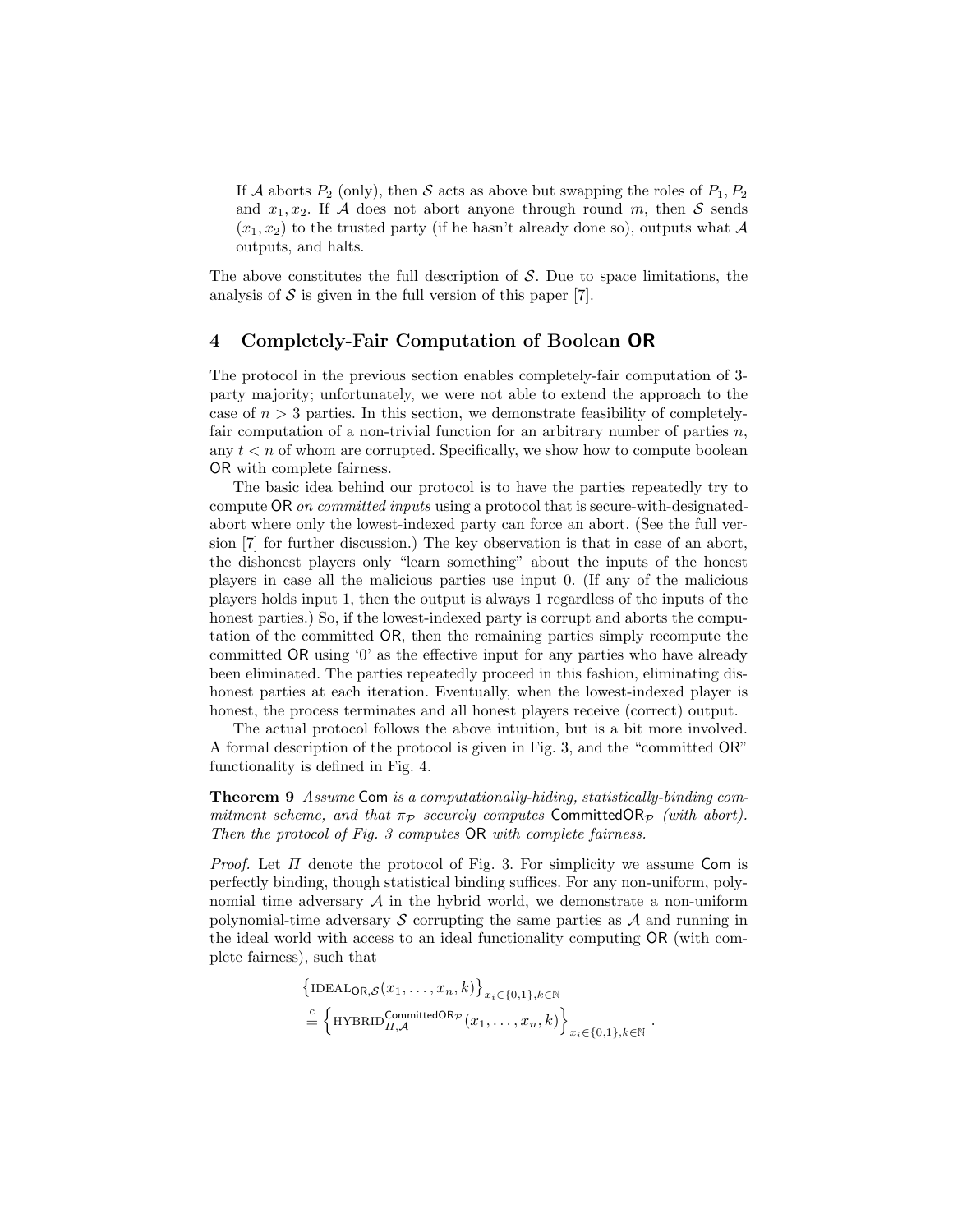## Protocol 2

**Inputs:** Each party  $P_i$  holds input  $x_i \in \{0, 1\}$ , and the security parameter is k. Computation:

- 1. Let  $\mathcal{P} = \{P_1, \ldots, P_n\}$  be the set of all players.
- 2. Each player  $P_i$  chooses random coins  $r_i$  and broadcasts  $c_i = \textsf{Com}(1^k, x_i, r_i)$ , where Com denotes a computationally-hiding, statistically-binding commitment scheme. If any party  $P_i$  does not broadcast anything (or otherwise broadcasts an invalid value), then all honest players output 1. Otherwise, let  $c = (c_1, ..., c_n)$ .
- 3. All players  $P_i \in \mathcal{P}$  run a protocol  $\pi_{\mathcal{P}}$  for computing CommittedOR<sub>P</sub>, with party  $P_i$  using  $(x_i, r_i, c_{\mathcal{P}})$  as its input where  $c_{\mathcal{P}} \stackrel{\text{def}}{=} (c_i)_{i:P_i \in \mathcal{P}}$ .
- 4. If players receive  $\perp$  from the execution of CommittedOR<sub>P</sub>, they set  $\mathcal{P} =$  $\mathcal{P} \setminus \{P^*\},\$  where  $P^* \in \mathcal{P}$  is the lowest-indexed player in  $\mathcal{P},\$ and return to Step 3.
- 5. If players receive a set  $\mathcal{D} \subset \mathcal{P}$  from the execution of CommittedOR<sub>P</sub>, they set  $\mathcal{P} = \mathcal{P} \setminus \mathcal{D}$  and return to Step 3.
- 6. If players receive a binary output from the execution of CommittedOR<sub>P</sub>, they output this value and end the protocol.

Fig. 3. A protocol computing  $OR$  for *n* players.

Applying the composition theorem of [9] then proves the theorem.

When no players are corrupt, security is trivial due to the assumed existence of a private broadcast channel. We now describe the execution of  $S$  assuming a set  $\mathcal{C} \neq \emptyset$  of corrupted parties:

- 1. Let  $\mathcal{H} = \{P_1, \ldots P_n\} \setminus \mathcal{C}$  denote the honest players. Initialize  $\mathcal{I} = \mathcal{C}$ . Looking ahead,  $I$  denotes the set of corrupted parties who have not yet been eliminated from the protocol.
- 2. S invokes A on the inputs  $\{x_i\}_{i:P_i\in\mathcal{C}}$ , the auxiliary input z, and the security parameter k.
- 3. For  $P_i \in \mathcal{H}$ , the simulator S gives to A a commitment  $c_i = \textsf{Com}(1^k, x_i, r_i)$ to  $x_i = 0$  using randomness  $r_i$ . S then records the commitment  $c_i$  that is broadcast by A on behalf of each party  $P_i \in \mathcal{C}$ . If any corrupted player fails to broadcast a value  $c_i$ , then S submits 1's to the trusted party on behalf of all corrupted parties, outputs whatever  $A$  outputs, and halts.
- 4. If  $\mathcal{I} = \emptyset$ , S submits (on behalf of all the corrupted parties) 0's to the trusted party computing OR (unless it has already done so). It then outputs whatever A outputs, and halts. If  $\mathcal{I} \neq \emptyset$ , continue to the next step.
- 5. S sets  $P = \mathcal{H} \cup \mathcal{I}$  and obtains inputs  $\{(r_i, x_i, \mathbf{c}^i)\}_{i:P_i \in \mathcal{I}}$  for the computation of CommittedOR<sub>P</sub>. For each  $P_i \in \mathcal{P}$ , the simulator S computes the list of players  $\mathcal{D}_i$  that disagree with  $P_i$  (as in Fig. 4), using as the inputs of the honest parties the commitments defined in Step 3, and assuming that honest parties provide correct decommitments. Observe that if  $P_i, P_j \in \mathcal{H}$  then  $\mathcal{D}_i = \mathcal{D}_j \subseteq \mathcal{I}$ . Let  $\mathcal{D}_{\mathcal{H}} \subseteq \mathcal{I}$  be the set of parties that disagree with the honest parties.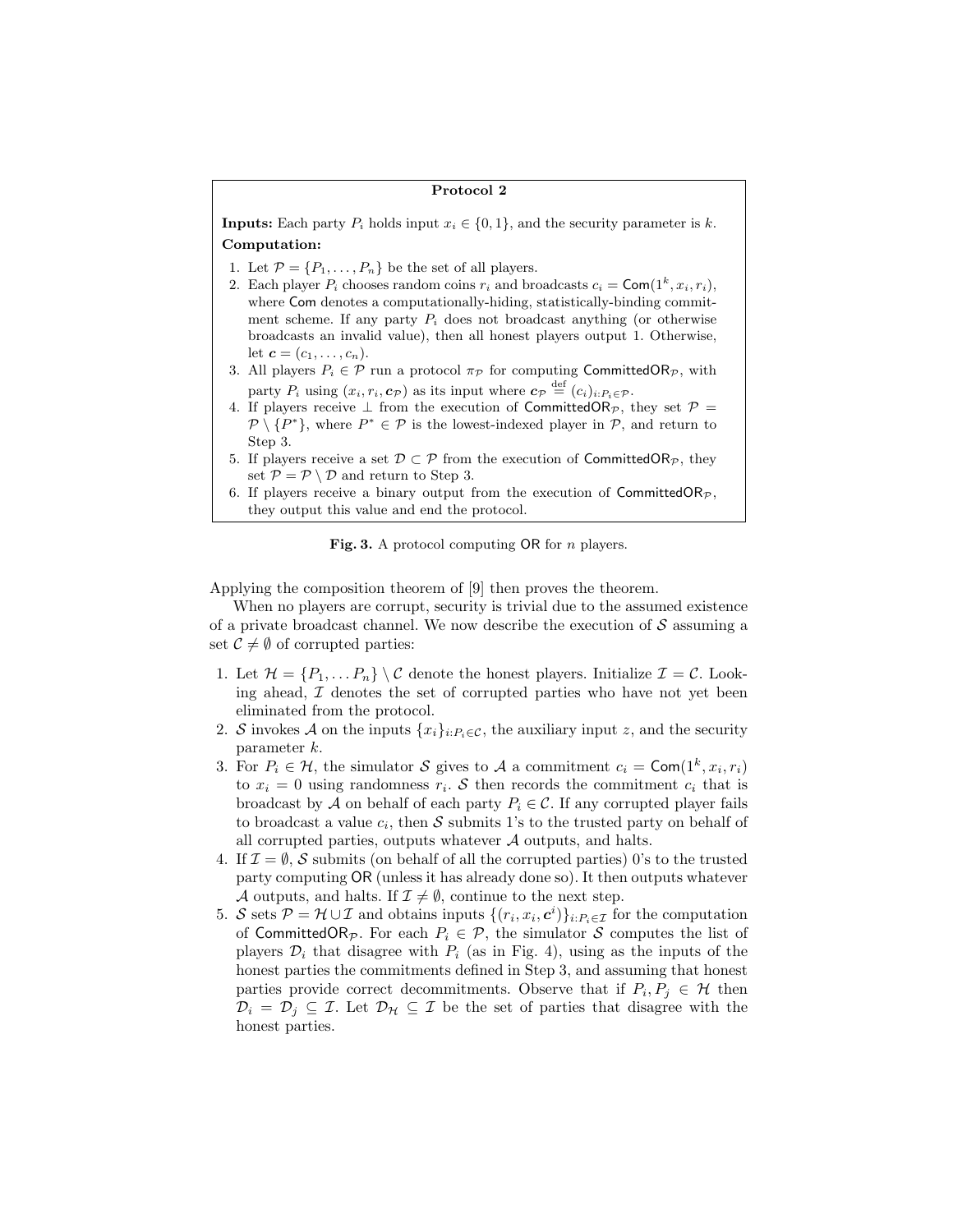## CommittedOR $p$

**Inputs:** The functionality is run by parties in  $\mathcal{P}$ . Let the input of player  $P_i \in \mathcal{P}$ be  $(x_i, r_i, c^i)$  where  $c^i = (c^i_j)_{j:P_j \in \mathcal{P}}$ . The security parameter is k.

# For each party  $P_i \in \mathcal{P}$ , determine its output as follows:

- 1. Say  $P_j$  disagrees with  $P_i$  if either (1)  $c^j \neq c^i$  or (2)  $\textsf{Com}(1^k, x_j, r_j) \neq c^i_j$ . (Note that disagreement is not a symmetric relation.)
- 2. Let  $\mathcal{D}_i$  be the set of parties who disagree with  $P_i$ .
- 3. If there exist any parties that disagree with each other, return  $\mathcal{D}_i$  as output to  $P_i$ . Otherwise, return  $\bigvee_{j:P_j\in\mathcal{P}} x_j$  to all parties.



Let  $P^*$  be the lowest-indexed player in  $\mathcal{P}$ . If no parties disagree with each other, go to Step 6. Otherwise:

- (a) If  $\tilde{P}^* \in \mathcal{I}$ , then A is given  $\{\mathcal{D}_i\}_{i:P_i \in \mathcal{I}}$ . If  $P^*$  aborts, then S sets  $\mathcal{I} =$  $\mathcal{I}\setminus\{P^*\}$  and goes to Step 4. If  $P^*$  does not abort, then  $\mathcal{S}$  sets  $\mathcal{I}=\mathcal{I}\setminus\mathcal{D}_{\mathcal{H}}$ and goes to Step 4.
- (b) If  $P^* \notin \mathcal{I}$ , then A is given  $\{\mathcal{D}_i\}_{i:P_i \in \mathcal{I}}$ . Then S sets  $\mathcal{I} = \mathcal{I} \setminus \mathcal{D}_{\mathcal{H}}$  and goes to Step 4.
- 6. S computes the value  $b = \bigvee_{P_i \in \mathcal{I}} x_i$ .
	- (a) If  $b = 0$ , and S has not yet queried the trusted party computing OR, then  $S$  submits 0's (on behalf of all the corrupted parties) to the trusted party and stores the output of the trusted party as  $b_{\text{out}}$ . S gives  $b_{\text{out}}$  to A (either as just received from the trusted party, or as stored in a previous execution of this step).
	- (b) If  $b = 1$ , then S gives the value 1 to A without querying the trusted party.

 $\mathcal S$  now continues as follows:

- (a) If  $P^* \in \mathcal{I}$  and  $P^*$  aborts, then S sets  $\mathcal{I} = \mathcal{I} \setminus \{P^*\}$  and goes to Step 4.
- (b) If  $P^* \notin \mathcal{I}$ , or if  $P^*$  does not abort, then S submits 1's to the trusted party if it has not yet submitted 0's. It outputs whatever  $A$  outputs, and halts.

We refer the reader to the full version of this paper [7] for an analysis of the above simulation.

# References

- 1. Cleve, R.: Limits on the security of coin flips when half the processors are faulty. In: Proc. 18th Annual ACM Symposium on Theory of Computing (STOC). (1986) 364–369
- 2. Gordon, D., Hazay, C., Katz, J., Lindell, Y.: Complete fairness in secure two-party computation. In: Proc. 40th Annual ACM Symposium on Theory of Computing (STOC). (2008)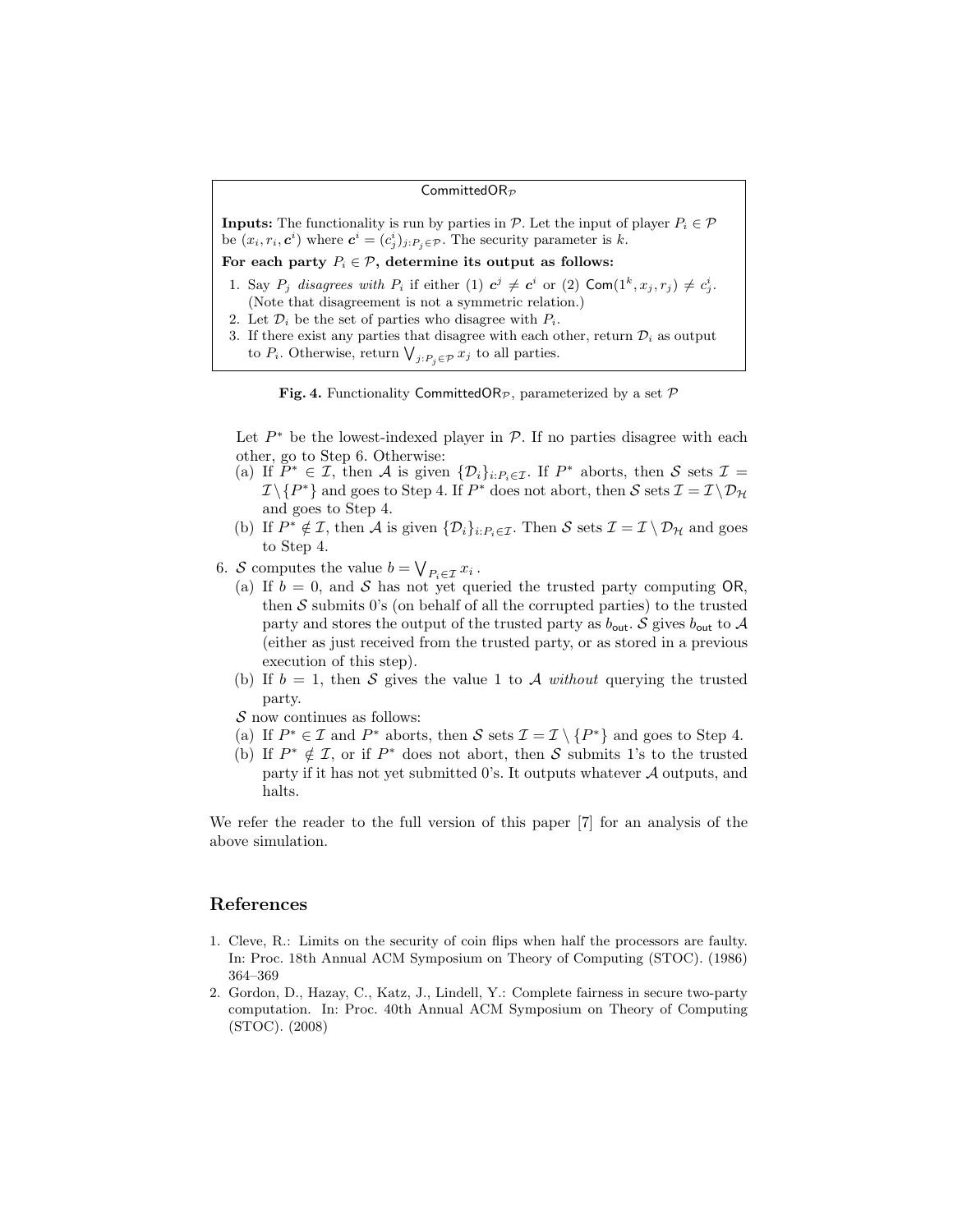- 3. Chor, B., Ishai, Y.: On privacy and partition arguments. Inf. Comput. 167(1) (2001) 2–9
- 4. Kilian, J., Kushilevitz, E., Micali, S., Ostrovsky, R.: Reducibility and completeness in private computations. SIAM J. Computing 29(4) (2000) 1189–1208
- 5. Chor, B., Kushilevitz, E.: A zero-one law for boolean privacy. SIAM Journal of Discrete Math 4(1) (1991) 36–47
- 6. Ishai, Y., Kushilevitz, E., Lindell, Y., Petrank, E.: On combining privacy with guaranteed output delivery in secure multiparty computation. In: Advances in Cryptology — Crypto 2006. Volume 4117 of Lecture Notes in Computer Science., Springer (2006) 483–500
- 7. Gordon, S.D., Katz, J.: Complete fairness in multi-party computation without an honest majority. In: 6th Theory of Cryptography Conference (TCC). (2009) Full version available at http://eprint.iacr.org/2008/458.
- 8. Goldreich, O.: Foundations of Cryptography, Volume 2 Basic Applications. Cambridge University Press (2004)
- 9. Canetti, R.: Security and composition of multiparty cryptographic protocols. Journal of Cryptology 13(1) (2000) 143–202

## A Proofs

## A.1 Proof of Security for Majority With a Single Corrupted Party

**Claim 10** For every non-uniform, polynomial-time adversary A corrupting  $P_1$ and running  $\Pi$  in a hybrid model with access to ideal functionalities computing ShareGen (with abort) and OR (with complete fairness), there exists a nonuniform, poly-time adversary  $S$  corrupting  $P_1$  and running in the ideal world with access to an ideal functionality computing maj (with complete fairness), such that

$$
\begin{aligned} &\left\{ \text{IDEAL}_{\text{maj},\mathcal{S}}(x_1,x_2,x_3,k) \right\}_{x_i \in \{0,1\}, k \in \mathbb{N}} \\ &\overset{\rm s}{=} \left\{ \text{HYBRID}_{H,\mathcal{A}}^{\text{ShareGen,OR}}(x_1,x_2,x_3,k) \right\}_{x_i \in \{0,1\}, k \in \mathbb{N}} \end{aligned}
$$

.

*Proof.* Fix some polynomial-time adversary  $A$  corrupting  $P_1$ . We now describe a simulator S that also corrupts  $P_1$  and runs A as a black box.

- 1. S invokes A on the input  $x_1$ , the auxiliary input z, and the security parameter k.
- 2. S receives input  $x'_1 \in \{0,1\}$  on behalf of  $P_1$  as input to ShareGen.
- 3. S computes  $(sk, pk) \leftarrow$  Gen(1<sup>k</sup>), and gives to A the public key pk and values  $b_{2|2}^{(0)}$  $\stackrel{(0)}{_{2|2}},\stackrel{(0)}{b_{3|3}^{(0)}}$  $\binom{0}{3|3}$ , and  $\left\{b_{1|1}^{(i)}\right\}$  $\left\{\begin{matrix} (i)\,,\,b_{2|1}^{(i)},b_{3|1}^{(i)} \end{matrix}\right\}_{i=1}^{m}$ (along with their appropriate signatures) chosen uniformly at random.
- 4. If A aborts execution of ShareGen, then S sends 1 to the trusted party computing maj, outputs whatever  $A$  outputs, and halts. Otherwise,  $S$  picks a value  $i^*$  according to a geometric distribution with parameter  $\alpha = \frac{1}{5}$ . For simplicity in what follows, we ignore the presence of signatures and leave the following implicit from now on: (1)  $\mathcal S$  always computes an appropriate